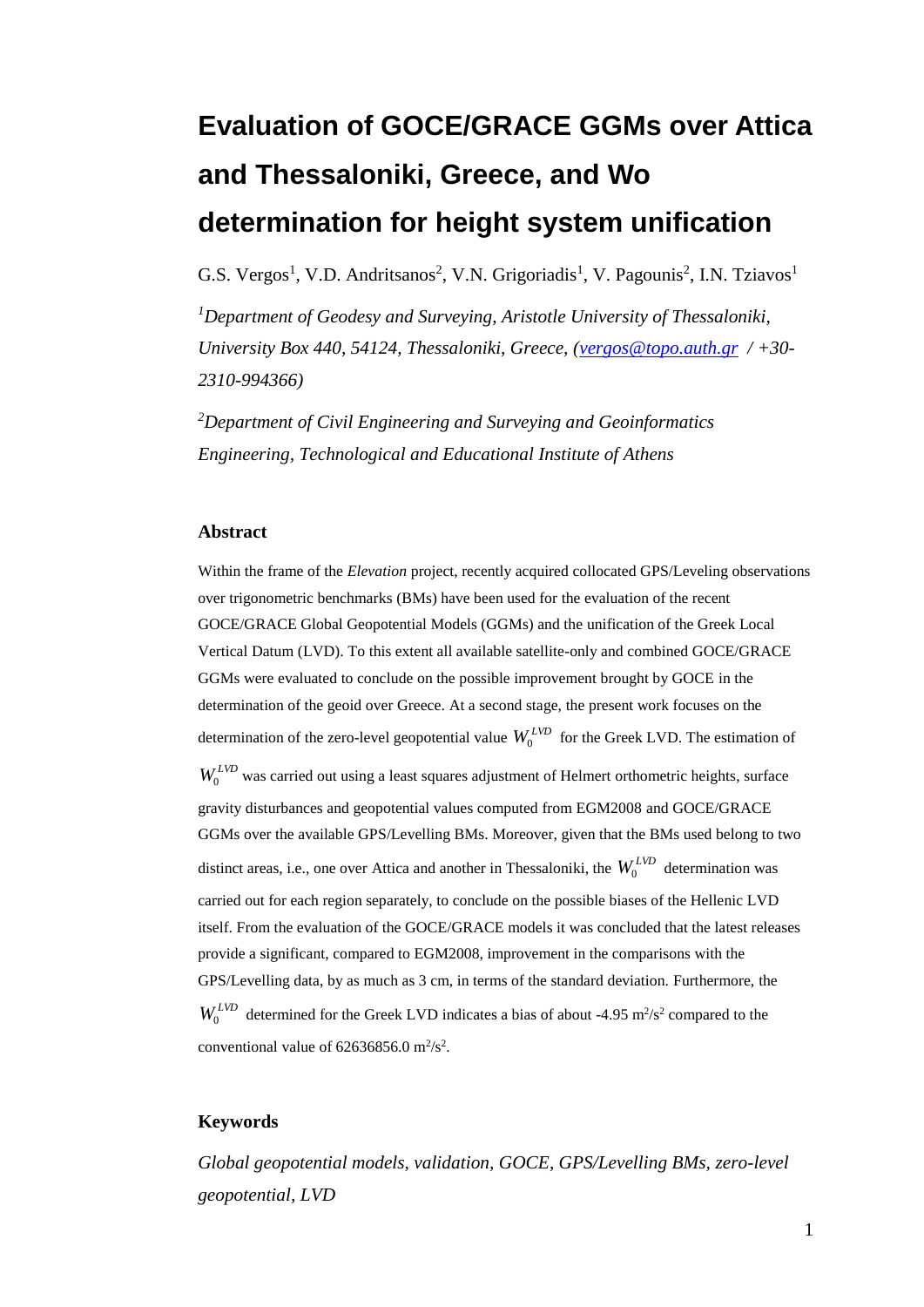# **1. Introduction**

With the GOCE mission having reached its end in late 2013, the unprecedented contribution of the first mission to carry-on gradiometric observations in space was and is still being evaluated. GOCE contributed significantly not only in the field of geodesy, where its impact on gravity field and geoid modelling was long expected, but to oceanography, geophysics and even time-variable gravity field modelling. Its contribution to geodesy has been predominant, since GOCE provided improved representations of the Earth's gravity field especially in the long-to-medium and medium wavelengths of the spectrum. The improvements in the entire spectral band, and especially between degree and order (d/o) 210-240, contributed to improved geodetically-derived dynamic ocean topography (DOT) models (Albertella et al., 2012; Knudsen et al., 2011; Tziavos et al., 2013), new insights in the Earth's interior by modelling the Moho discontinuity (Reguzzoni et al., 2013) and even the identification of time-variable gravity changes due to seismic events (Fuchs et al., 2013). In the pure geodetic context, the contribution of GOCE is viewed in the improved representation of the Earth's gravity field functionals and especially gravity anomalies and geoid heights. These improvements are commonly viewed in terms of the differences with external validation datasets, such as terrestrial gravity anomalies and GPS/Levelling geoid heights (Gruber et al., 2011; Hirt et al., 2011; Šprlák et al., 2012; Tocho et al., 2014; Tziavos et al, in press; Vergos et al., 2014) on trigonometric benchmarks (BMs), compared to the best available combined Global Geopotential Model (GGM) from the pre-GOCE era, i.e., EGM2008 (Pavlis et al., 2012). The latter dataset is very useful for such GOCE GGM validation experiments since it offers an independent source of information that is not included in the development of GGMs. Moreover, GOCE data are now commonly used for the determination of the zero-level geopotential value towards the unification of Local Vertical Datums (LVD) to a global one (Grigoriadis et al., 2014; Gruber et al., 2012; Hayden et al., 2012; Sánchez et al., 2014; Tocho and Vergos, in press).

The focus of this work is twofold. The first part is devoted to the evaluation of almost all currently available GOCE, GOCE/GRACE and combined GGMs from the  $1<sup>st</sup>$  release to the  $5<sup>th</sup>$  release of the models. The second part is devoted to the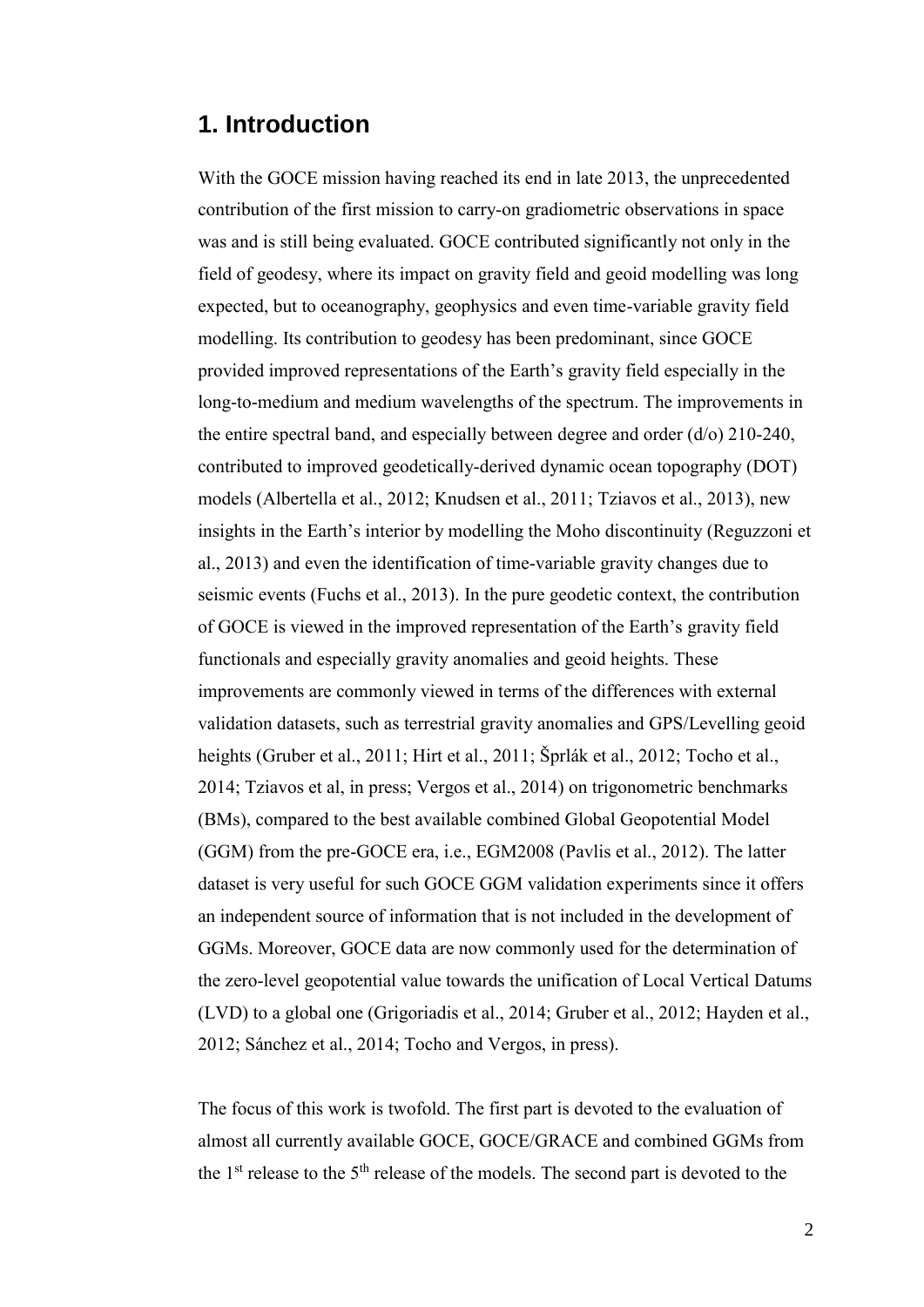determination of the zero-level geopotential value of the Greek LVD  $W_0^{LVD}$ . Both are carried out through a dedicated set of collocated GPS/Levelling geoid heights, which has been collected in the frame of the "Elevation" project (Anastasiou et al., 2013) for the regions of Thessaloniki and Attica (Athens region).

## **2. Methodology, GGMs and local data**

### **2.1 GOCE GGM validation methodology**

In order to evaluate the geoid undulations derived from the GOCE GGMs *(NGOCE*) an external dataset of "geometric" geoid heights from collocated GPS and spirit levelling observations on trigonometric BMs (*N GPS/Levelling*) has been used. The residual geoid heights have been evaluated following a spectral enhancement approach as:

$$
\Delta N = N^{GPS/Levelling} - N^{GOCE} \Big|_{2}^{n_{1}} - N^{EGM 2008} \Big|_{n_{1+1}}^{2160} - N^{RTM} - N_{0}, \tag{1}
$$

where, *ΔN* denotes the geoid heights differences between the GPS-derived and GGM-derived geoid heights. The latter are denoted as  $N_{n_i}^{GOCE}$  and are determined after evaluating first heights anomalies from the GOCE and GOCE/GRACE GGMs and then converting them to geoid heights through the use of Bouguer anomalies and orthometric heights (Heiskanen and Moritz 1967, Eqs. 8.100- 8.102). Based on the spectral enhancement approach (Gruber et al., 2011; Tocho et al., 2014; Vergos et al., 2014) the GOCE/GRACE GGMs contribute up to some maximum degree and order (d/o) of expansion  $n_l$  ( $N^{GOCE}$ <sup>n</sup>  $N^{GOCE} \Big|_2^{n_1}$ ), and then EGM2008 is used as a fill-in information for the rest of the geoid signal from degree  $n_1+1$  to degree 2160 ( $N^{EGM\,2008}$  $\Big|_{n_{\text{H-1}}}^{n_{\text{C}}}$  $2008$ <sup>2160</sup>  $\overline{+}$ *EGM*  $N^{EGM2008}$  along with Residual Terrain Model (RTM) effects on geoid heights ( $N^{RTM}$ ) to represent the topographic signal above degree 2160. The estimation of the RTM effects on geoid heights comes from an SRTM-based 3 arcsec digital terrain model (Tziavos et al., 2010), so that the geoid spectrum represented is equivalent to d/o 216,000. Therefore the geoid omission error is very small (mm-level), so it can be neglected in the formed differences. It should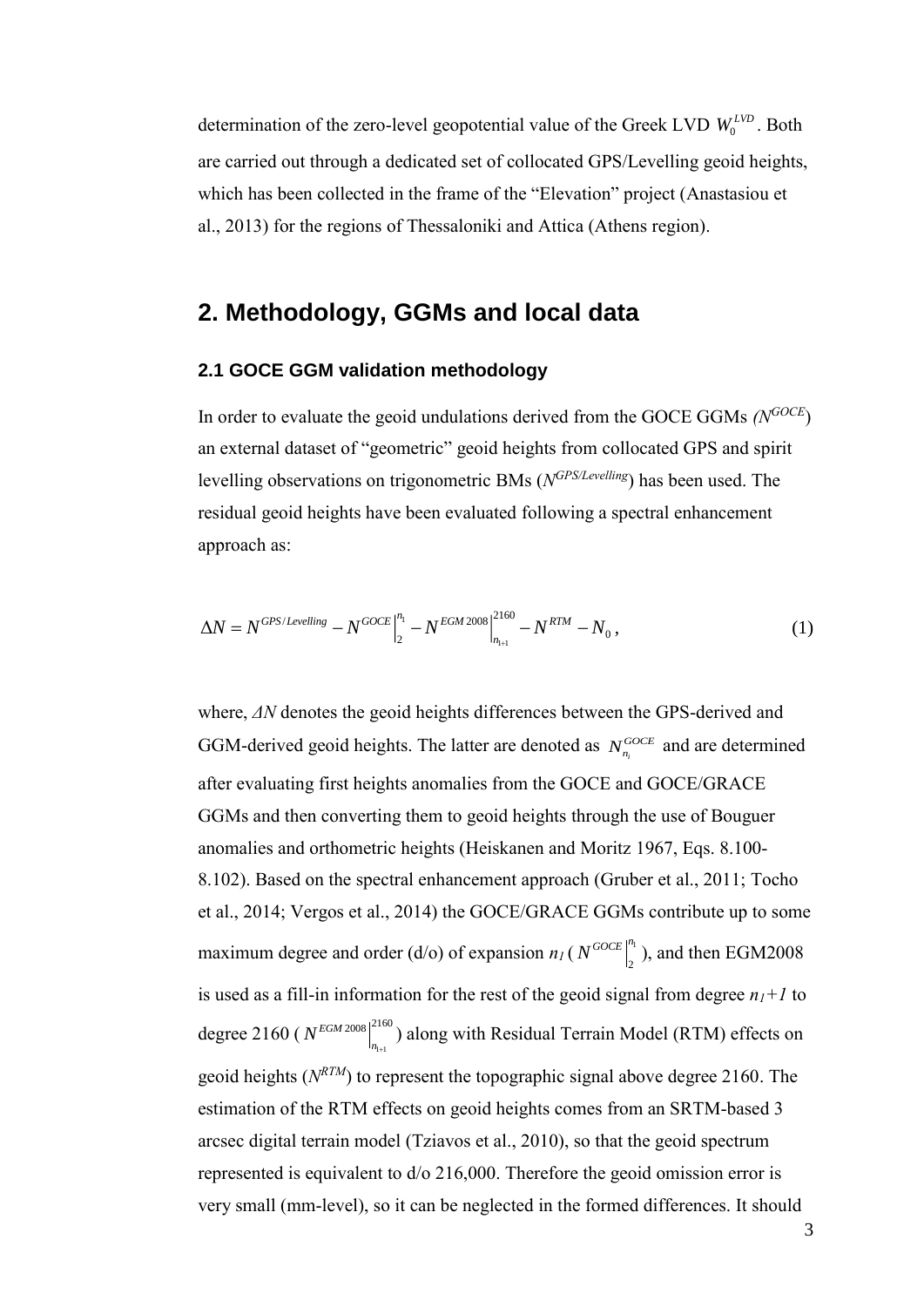be pointed out that the way the spectral enhancement of the low-degree GOCEbased GGMs is performed, is by computing the contribution from each GGM solely and then adding them together, i.e., no or minimal coefficient patching is performed. A more elaborate GGM combination around each degree  $n_l$  (say for instance for  $\pm$ 5-10 d/o), would be to combine the coefficients of each model using as a weight their errors or error degree variances. Then, a spectrally consistent merging of the GGMs might yield better results and no discontinuities in the GGM merging degrees. In the present case, this would yield too much computational burden, given the amount of GGMs studied, with no statistically significant improvement in the final combined GGM-derived geoid heights. For the evaluation of the zero-degree geoid term (*No*) GRS80 was used as a reference ellipsoid and the computation was performed as in Heiskanen and Moritz (1967, Eq. 2.182). Finally, all computations have been performed in the Tide Free (TF) system with any conversions from the Zero Tide and the Mean Tide system to the TF being performed according to Ekman (1989). The evaluation scheme has been carried out for all d/o of each GGM up to their *nmax* with an increment step of 10 degrees. This increment step is sufficient in order to conclude on the spectral range that the GOCE GGMs perform better than EGM2008. For a more elaborate discussion of the followed methodology and conventions Gruber et al. (2011), Tocho et al. (2014), Tziavos et al. (in press) and Vergos et al. (2014) should be consulted.

### 2.2  $W_o^{LVD}$  estimation methodology over Greece

For the estimation of the zero-level geopotential value over Greece, we followed the methodology outlined in Grigoriadis et al. (2014) and Tocho and Vergos (in press). The methodology is based on a combination, through Least-Squares (LS), of available Helmert orthometric heights, surface gravity data and geopotential values on the trigonometric BMs, the latter two estimated from the available GGMs. This is one of the possible options for the unification of a LVD and its connection to a world height system, while the second one employs the formulation of a geodetic boundary value problem (GBVP) as the fixed gravimetric GBVP at sea and the scalar-free GBVP on land (Sánchez, 2009). For the marine areas knowledge of the mean dynamic ocean topography is needed,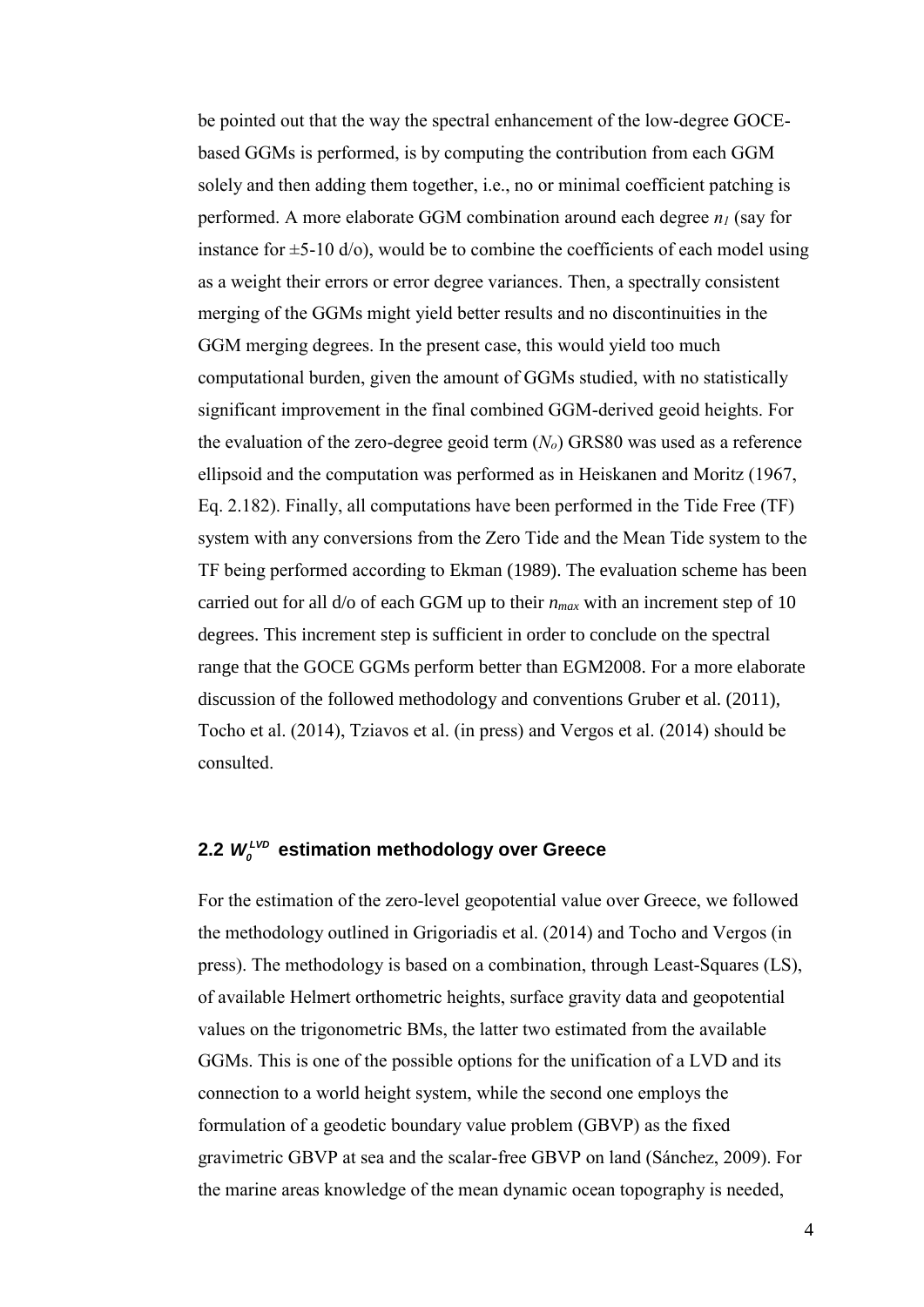which can be obtained through a mean sea surface model and a GOCE-based GGM. For the continental part, the observations include the usual gravity anomalies, potential differences, deflections of the vertical (Sánchez, 2009; Tenzer et al., 2013).

In the present study, the observation equation is based on the definition of orthometric heights in Heiskanen and Moritz (1967) as:

$$
H_i^{\text{Helmert}} = \frac{W_0^{\text{LVD}} - W_i}{\overline{g}_i^{\text{Helmert}}},
$$
\n(2)

where  $H_i^{\text{Helmert}}$  is the known Helmert orthometric height at the BM w.r.t. the LVD,  $W_i$  is the actual gravity potential at the BM, and  $\bar{g}_i^{Helmert}$  $\overline{g}^{\text{Helmert}}_i$  is the mean value of gravity. The generic estimation of  $W_0^{LVD}$  can then be carried out as:

$$
\hat{W}_0^{LVD} = \frac{\sum_{i=1}^m p_i (\overline{g}_i^{Helmert} H_i^{Helmert} + W_i)}{\sum_{i=1}^m p_i},
$$
\n(3)

where the available observations are assigned positive weights  $p_i$ , so that the residuals after the adjustment are minimized. It is acknowledged that the estimation of  $W_0^{LVD}$  following the proposed approach is susceptible to the inherent uncertainties in the determination of Helmert orthometric heights and the accumulated errors in leveling data. In Eq.  $(3)$  the gravity potential  $W_i$  has been synthesized, according to the IERS conventions (2010), from the gravitational potential part *Vi*, obtained by the GGM spherical harmonic coefficients, and a centrifugal part  $\Phi$ <sup>*i*</sup> using the benchmark's known spatial position and the Earth's conventional rotational velocity. The mean gravity value  $\overline{g}_i$  along the plumb line between the LVD's zero-height equipotential reference surface and the Earth's surface was estimated according to the Poincare-Prey reduction scheme (Heiskanen and Moritz 1967, Eq. 4-24). Further details can be found in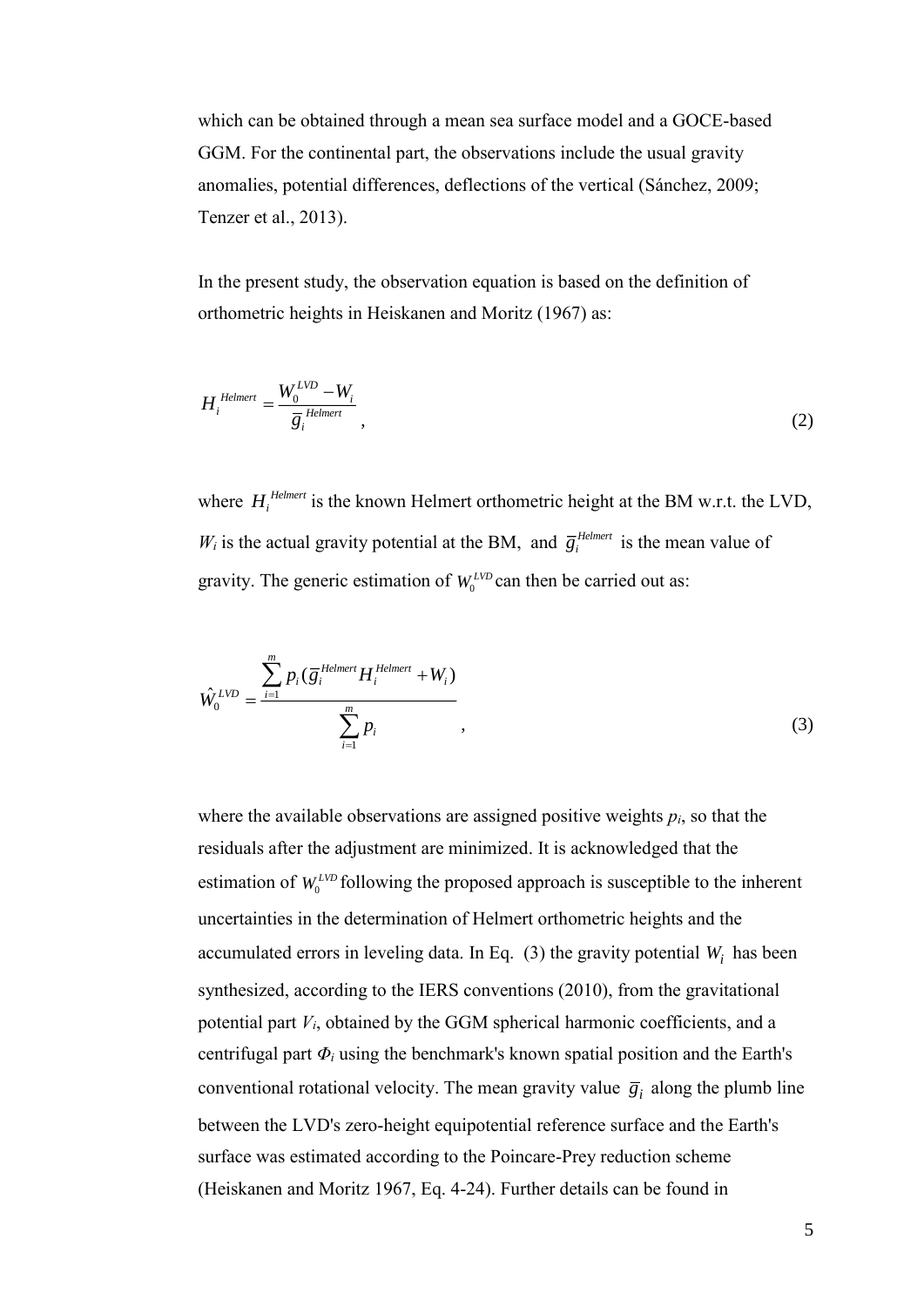Grigoriadis et al. (2014). For the zero-level geopotential estimation, GRS80 has been used as the reference ellipsoid (Moritz, 1992), while the IERS conventions (2010) for the Earth's geocentric gravitational constant *GM* and the gravity potential at the geoid  $W_0$  have been followed, so that  $GM = 398600.4418 \, 10^9 \, \text{m}^3 \text{s}^{-2}$ and  $W_o = 62636856.00 \text{ m}^2 \text{s}^{-2}$ .

# **2.3 GOCE/GRACE GGMs and external data for validation and**  *LVD <sup>W</sup><sup>0</sup>* **estimation**

Twenty-one GGMs up to their maximum degree and order were used in this study for evaluation. Table 1 summarizes the GGMs evaluated with some of them being satellite-only ones and others being generated with combined information. In Table 1 we present the abbreviation of the GGM names that will be used in the present work, their official names as listed at the International Centre for Global Earth Models (ICGEM) service, their maximum d/o of expansion and a descriptive information on the data used for their development. EGM2008 (Pavlis et al., 2012) complete to d/o 2160 is used throughout as reference against which all GOCE/GRACE based ones are evaluated. For the GOCE and GOCE-GRACE models, their basic categorization is from the methodology used in their development (time-wise approach for TIM, direct approach for DIR, GOCE and GRACE combined for GOCO, etc.). Moreover, their designation as first, second, third, fourth and fifth release (R1, R2, R3, R4 and R5) refers to the effective volume of GOCE data used in their development, i.e., two, eight, twelve, 26.5 months of data and the entire mission (including the lower orbit data), respectively.

### **Table 1**

For the evaluation of the GGMs, the local data used refer to 230 collocated GPS/Levelling observations on BMs over the regions of Thessaloniki and Attica (see Figure 1). This set is based on historical orthometric heights from the HMGS (Hellenic Military Geographic Service) and ellipsoidal heights collected by the research teams during the "Elevation" project (Anastasiou et al., 2013). The same set of BMs will be used for the estimation of the zero-level geopotential value of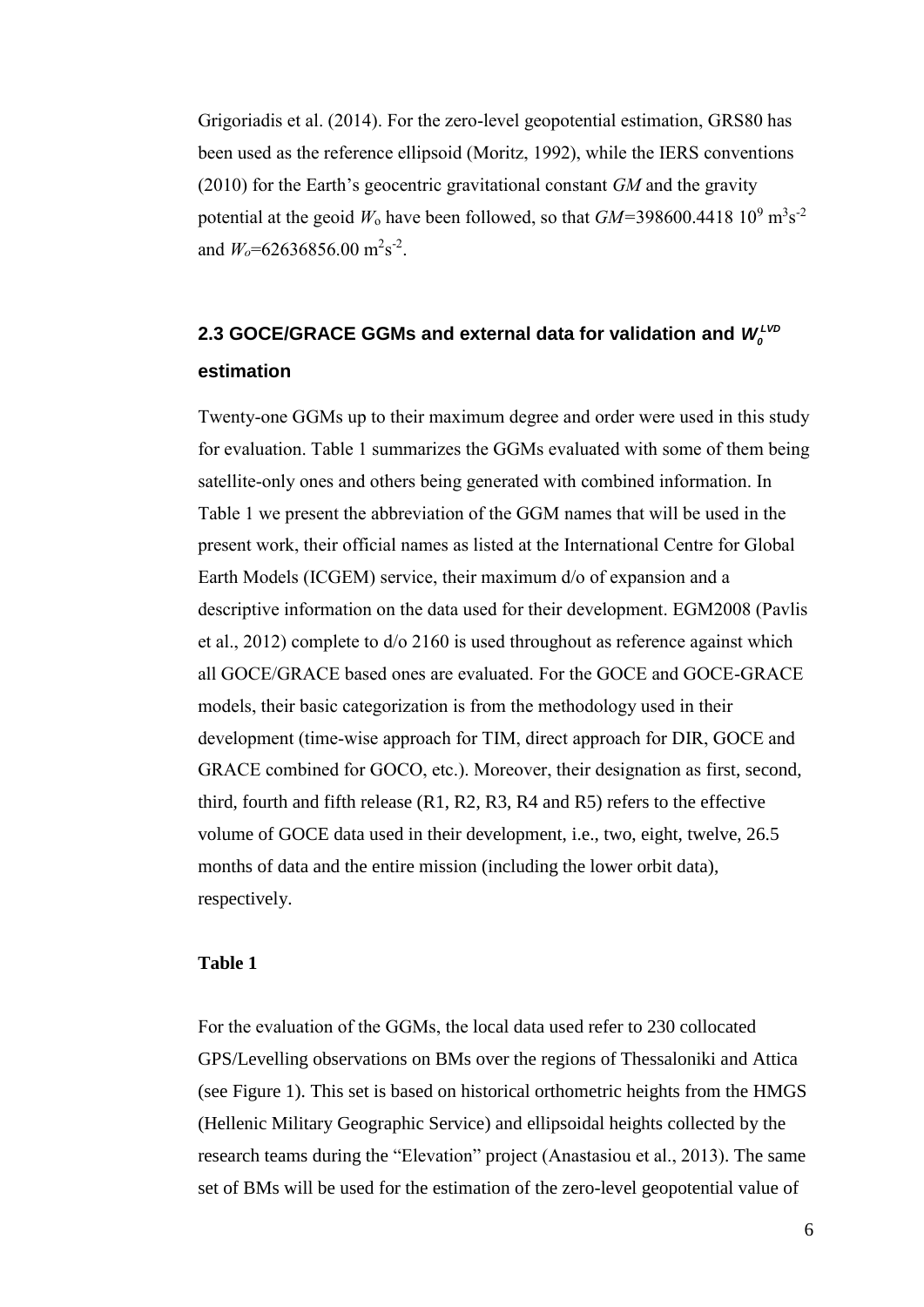the Greek LVD. It should be noted that this is a completely independent set of GPS/Levelling observations than the usual one used during the latest GGM evaluation over Greece (see e.g., Tziavos et al., in press; Vergos et al., 2014) therefore the results acquired will provide a new independent look on the GOCE GGM performance. The main difference of this new dataset is that longer GPS observations (larger than two hours compared to one hour) have been carried out, while spirit levelling campaigns between the BMs, wherever possible due to the distance limitations, were performed to validate the available orthometric heights. The two areas under study have rather small extents  $(\sim 1^{\circ} \times 1^{\circ})$ , so they will provide little insight in the validation of the longer wavelengths of the GGMs. For the specifications of the reference systems and tide conventions of the local data as well as the definition of the Greek LVD, Grigoriadis et al. (2014) and Vergos et al. (2014) should be consulted.

### **FIGURE 1**

### **3. GGM external validation**

Following the spectral enhancement approach for the GOCE GGMs, outlined previously, the geoid height differences for all models with the local GPS/Levelling data were evaluated with an incremental step of 10 degrees. Table 2 presents the statistics of the available GPS ellipsoidal heights, Helmert orthometric heights, the formed GPS/Levelling geometric "geoid" heights and the RTM effects on geoid heights for the network of the 230 BMs. Table 3 presents the statistics of the differences between the available local data and the synthesised GGM and RTM contribution. In Table 3, we report the statistics of the differences only for the GGM  $d$ /o  $n_l$  (see Eq. 1) that provides the smallest standard deviation (std) of the differences with the GPS/Levelling data. The reference model, i.e., EGM2008 provides a std of 15.9 cm which is outperformed by the GOCE GGMs when the latter are used up to d/o 140. It should be pointed out, as outlined in Vergos et al. (2014), that Greece is a peculiar case for the validation of GOCE-based GGMs, since most of the country's gravity data have been used in the development of EGM2008. Therefore, an improvement by GOCE compared to EGM2008, even if marginal, can be regarded as significant.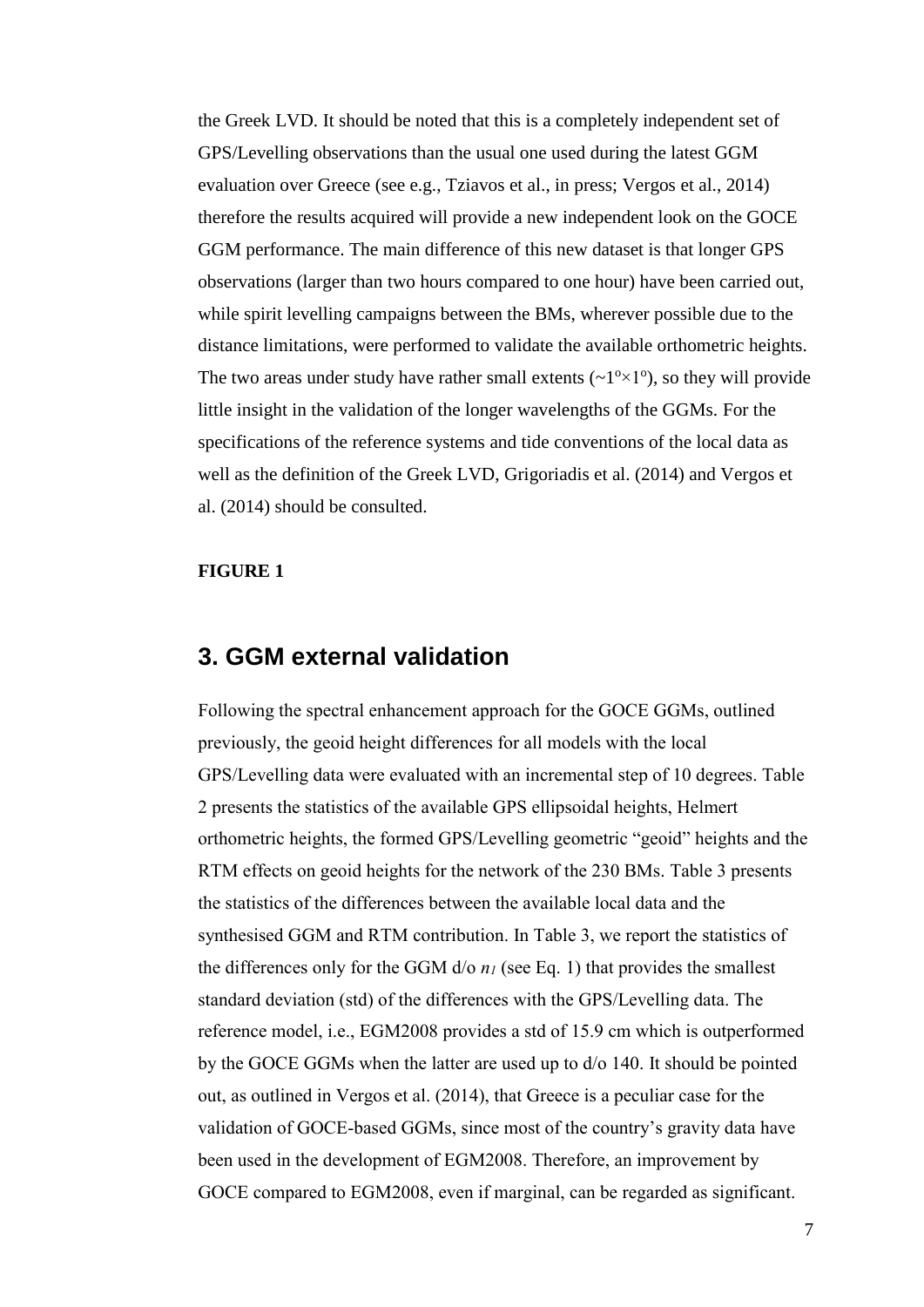The combined EIGEN- models improve the std by 3 cm, for the latest 6C3stat version, while the improvement between the three versions. i.e., 6C, 6C2 and 6C3stat is at the mm level. The DIR models, based on both GOCE and GRACE data, show an improvement of 3.1 cm compared to EGM2008, while they reduce the range (difference between the minimum and maximum values of the differences) by 11.3-12.4 cm. The latter is of importance as well, since the largest and smallest difference are found at the BMs with the highest elevation, hence it can be concluded that the GOCE/GRACE GGMs manage to provide more uniform information for the geoid signal. One interesting point is that DIR-R1, which is based on the fewer GOCE data, performs equally well with the latest R5 model, but this is attributed to the fact that during its development, a-priori information from EIGEN-51C has been used. The TIM models show a similar performance with a reduction of the std and range between 2.8-3.1 cm and 11.4- 12.7 cm. As expected, the GOCO GGMs being based on the first three releases of the GOCE data show inferior performance w.r.t. the R4 and R5 DIR and TIM models. Finally, GOGRA02s and JYY-GOCE02s have an astonishing performance, given that they are based on the second release of GOCE data. The std they offer is similar to that of the latest TIM GGM and they provide the same if larger amount of range reduction. ITG-GOCE02s provides the overall best std at the 12.7 cm and a range reduction of 12.1 cm, indicating promising prospects for the followed short-arc approach, when the R4 and R5 version of GOCE data are included.

### **Table 2**

#### **Table 3**

The progressive evolution of the GOCE GGMs as more GOCE data are incorporated in their development is evidenced from Table 3 and Figure 2. A better insight in that respect can be gained from Figure 2 where the std of the differences per d/o for the DIR-R1, R2, R3, R4 and R5 models is presented. Ignoring DIR-R1 which is a combined model, the DIR GGMs are better than EGM2008 up to d/o 190, 180, 200 and 250 for the R2, R3, R4 and R5 models.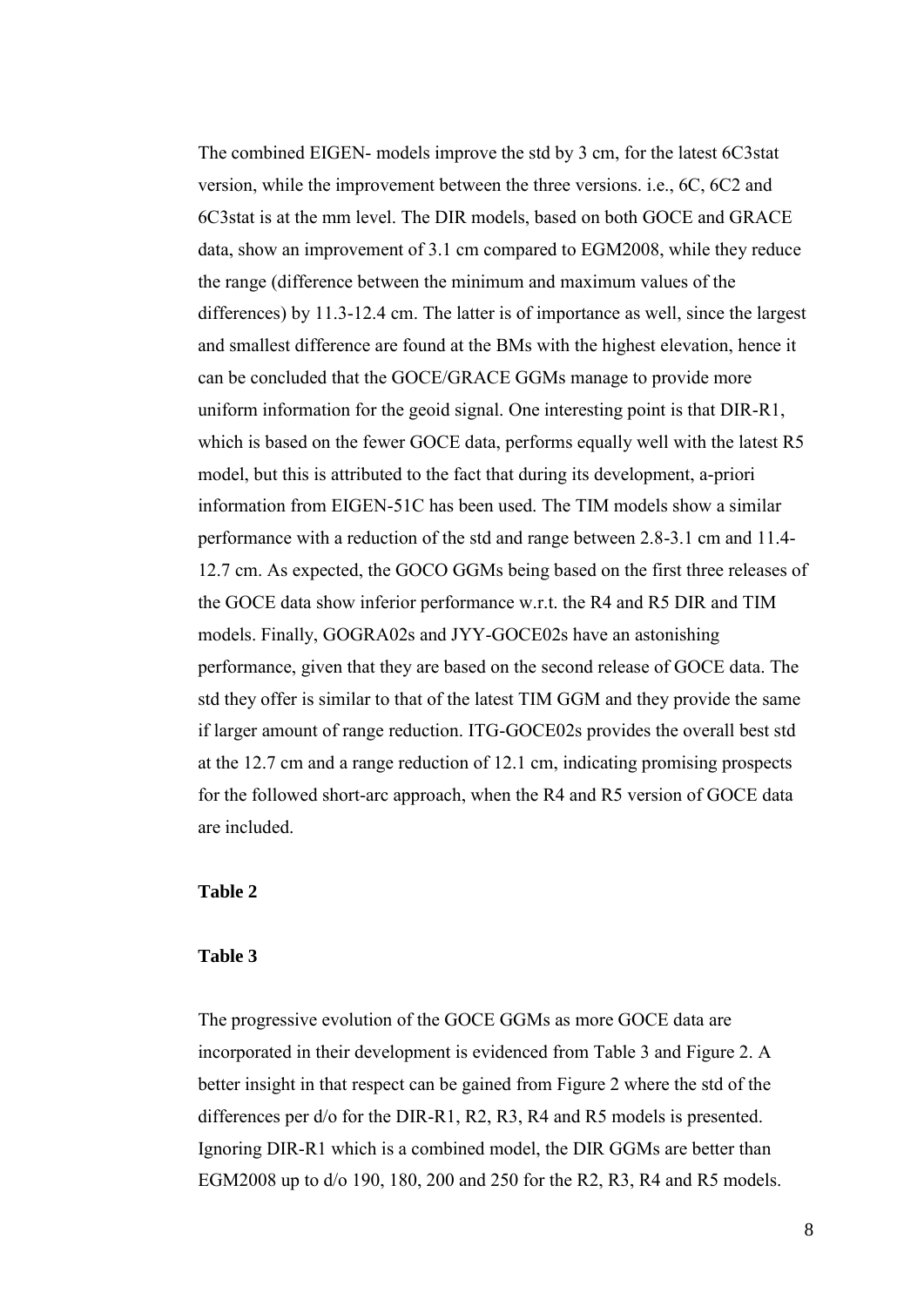DIR-R5 is the only model within the DIR family of GGMs that remains below EGM20008 for its entire spectrum up to d/o 250, showing the great value of the additional low-orbit GOCE data during the end of the mission. Comparing the different GOCE models (see Figure 2, right) TIM-R5 is better than EGM2008 to d/o 195, GOCO03S to d/o 190, and GOGRA02s to d/o 195. ITG-GOCE02s is surprisingly good again, being better than EGM2008 to d/o 195 and better than most of the other GOCE GGMs up to that d/o. At specific degrees, e.g., degree 170, it is better by  $\sim$  1.5 cm compared to the other GGMs, even though ITG\_GOCE02 is based on fewer GOCE observables. The overall best GGM is DIR-R5 since it manages to show a very good std and range with the GPS/Levelling data, but also the largest useful spectral band for the geoid spectrum spanning from  $d$ /o 40 to 250.

### **FIGURE 2**

# **4.**  *LVD <sup>W</sup><sup>0</sup>* **estimation results for Greece**

The estimation of the zero-level geopotential value of the Hellenic LVD is based on the same GPS/Levelling BMs employing Eqs. (2) and (3). In principle, physical heights in the Hellenic LVD were modeled as Helmert orthometric heights, while an unknown *W<sup>o</sup>* value is associated with the LVD. The Helmert orthometric heights refer to the tide gauge (TG) station at the Piraeus port (Athens) where the local MSL was computed from sea level measurements over the period 1933-1978.

The true accuracy of the Hellenic LVD leveling network is largely unknown. First an un-weighted  $(p_i=1)$  Least squares (LS) estimation of the  $W_0^{LVD}$  has been performed (see Table 4), employing data from EGM2008, DIR-R4, DIR-R5, TIM-R4 and TIM-R5 all evaluated to their  $n_{max}$ . The EGM2008 estimated  $W_0^{LVD}$  is  $62636860.77 \text{ m}^2/\text{s}^2$  and forms the initial reference for the GOCE GGMs. DIR-R4 and DIR-R5 provide different zero-level geopotential values by 8.7 cm and 7.6 cm, while TIM-R4 and TIM-R5 are close at the 2.7 cm and -1.5 cm. The latter is peculiar deviating significantly from the other GOCE models and can be probably attributed to the higher harmonics (higher than d/o 240) not being modelled properly in TIM-R5. This can be justified from Figure 2 as well, since above d/o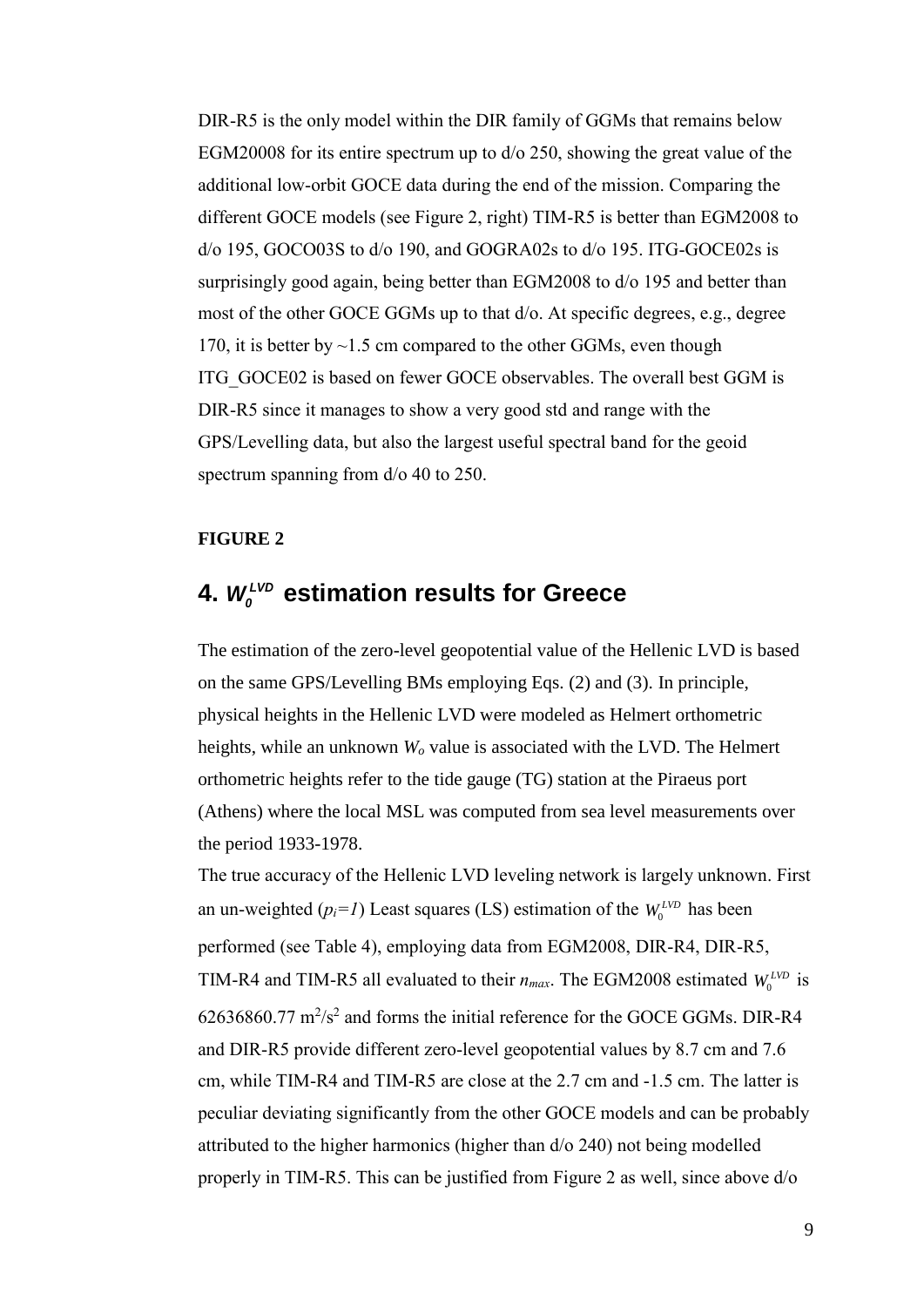240, the differences of TIM-R5 with the local GPS/Leveling data increase by 4-8 cm. In any case, from this first estimate it can be concluded that the GOCE estimates do not seem robust among each other.

### **Table 4**

One the other hand, when employing the enhanced GOCE GGMs, i.e., GOCE up to some d/o and then EGM2008, the results improve significantly. In this approach, the GOCE GGMs are used up to their degree that provides the best std (see also Table 3) and then EGM2008 is used as fill-in information. The new  $W_0^{LVD}$  are reported again in Table 4, where it can be seen that their differences are 3.8 cm, 3.5 cm, 3.4 cm and 3.8 cm for DIR-R4, DIR-R5, TIM-R4 and TIM-R5, respectively. Between them, the new GOCE estimates differ only by 0.1-0.4 cm, showing very good robustness. The std of the height residuals of the system observation equation (3) are, before the synthesis, 17.2 cm, 36.3 cm, 39.5 cm, 41.4 cm, and 40.4 cm for EGM2008, DIR-R4, DIR-R5, TIM-R4 and TIM-R5, respectively, while after the combination with EGM2008 they reduce to 13.7 cm for DIR-R4, 13.6 cm for DIR-R5, 13.9 cm for TIM-R4 and 13.7 for TIM-R5 models.

From the analysis of these residuals it was found that a height correlation exists, so that the zero-level geopotential determined from each BM had a decreasing values with increasing height. This meant that the highest BM were providing a value close to 62636856  $\text{m}^2/\text{s}^2$  while the lowest ones a value as high as 62636865  $\text{m}^2/\text{s}^2$ . To overcome this problem, a revised model of Eqs. (2) and (3) was tested, where a height-dependent parameter  $\lambda$  was estimated along-side the  $W_0^{LVD}$  for the combined with EGM2008 GOCE GGMs (see Table 4), as:

$$
H_i^{\text{Helmert}} = \frac{W_0^{\text{LVD}} - W_i}{\overline{g}_i^{\text{ Helmert}}} + \lambda H_i^{\text{Helmert}} \tag{4}
$$

The estimated height-dependent parameters *λ* were for all GOCE GGMs of the order of  $(2.559\pm0.008)\times10^{-4}$  m<sup>2</sup>/s<sup>2</sup>, while for EGM2008 it was two orders of magnitude smaller and was deemed insignificant. The new GOCE-based  $W_0^{LVD}$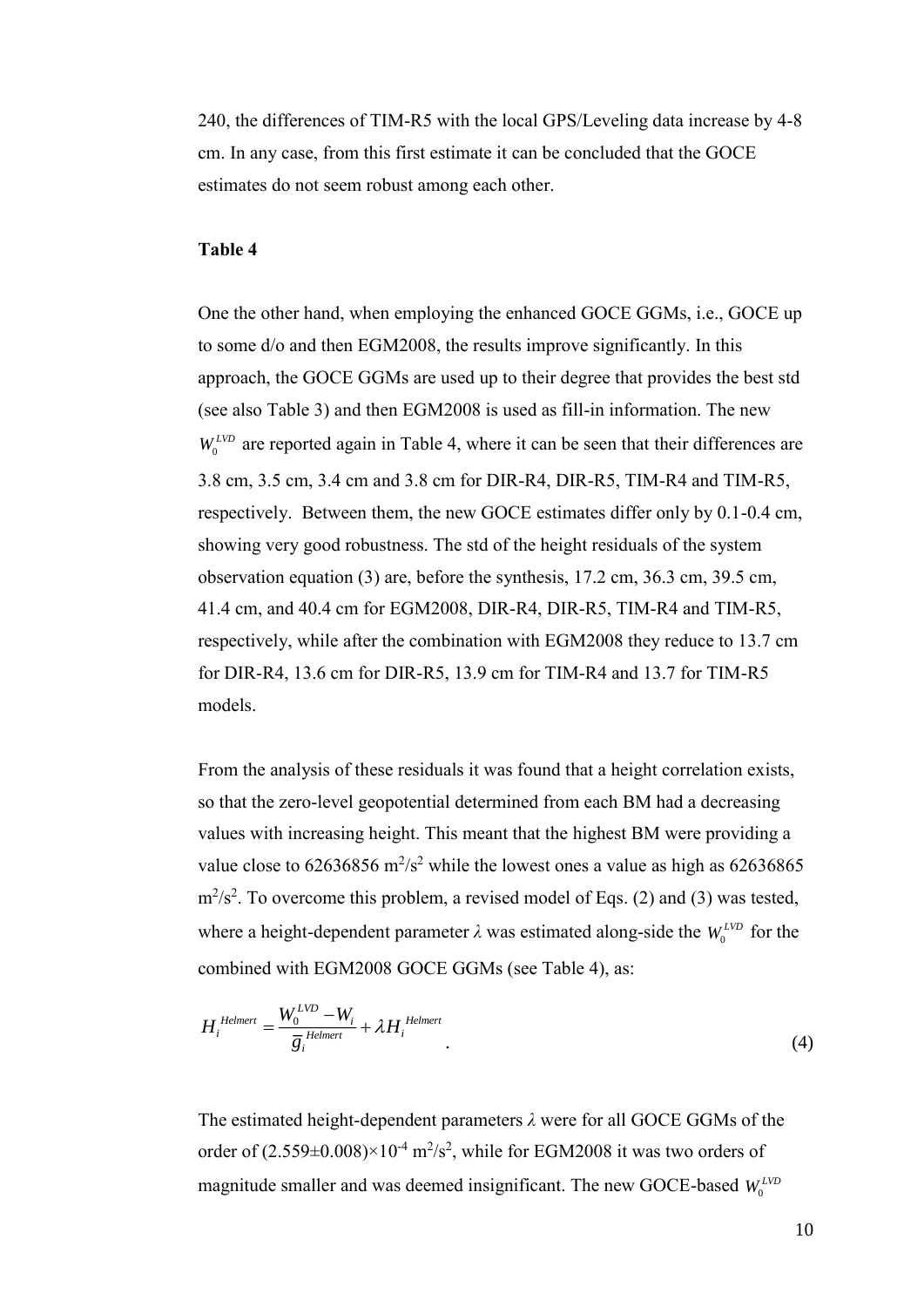shows even more robustness, since they differ to each other by

 $_{0}$  $\delta W_0^{LVD}$  = 0.3 – 0.4 cm only. This is a very good proof not only of the appropriateness of the proposed methodology (with its inherent uncertainties due to the use of orthometric heights), but of the capability of GOCE GGMs to be used for height system control, and vertical reference system unification, since they manage to "pick-up" the height dependency of the high-elevation BMs, something that could not be done by EGM2008. The latter is due to the fact that EGM2008 is based on local gravity data to model the medium part of the gravity field spectrum, which are very sparse over mountain ranges. The std of the height residuals reduces further to 12.6 cm for DIR-R4, 12.5 cm for DIR-R5, 12.8 cm for TIM-R4 and 12.7 cm for TIM-R5.

Finally, two weighted LS adjustment schemes were investigated, the first one using the inverse of the BM orthometric height as the observation weight and the second one using the inverse of the spherical distance  $L_i$  of the BM from the tidegauge at the Piraeus harbor, which serves as the origin of the Greek LVD. These two new scenarios were carried out for DIR-R5 only, since it was the GGM with the overall smallest std against the GPS/Levelling BMs and the one with the smallest height residuals during the  $W_0^{LVD}$  determination. When using a weight of  $p_i = 1/H_i^{helm}$  the estimated  $W_0^{LVD}$  is 62636860.94±0.002 m<sup>2</sup>/s<sup>2</sup> and with a weight of  $p_i = 1/L_i$  the estimated  $W_0^{LVD}$  is 62636860.92±0.002 m<sup>2</sup>/s<sup>2</sup>. Therefore, it becomes apparent that the extra weights are redundant and their significance is little, if any.

The finally proposed  $W_0$  $\hat{W}_0^{LVD}$  for the Greek territory, based on the available data, is that of the combined DIR-R5 model with the estimation of the height-dependent parameter, i.e.,  $W_0^{LVD}$  = 62636860.95 ± 0.008  $m^2/s^2$ 0  $\hat{W}_0^{LVD}$  = 62636860.95 ± 0.008  $m^2/s^2$ . A final estimation is worthy, i.e., that of estimating the  $\hat{W}_0^{LVD}$  for the areas of Attica and Thessaloniki separately. If this is done with the selected DIR-R5+EGM2008 combination, then the resulting values are  $\hat{W}_0^{Atica}$  = 62636860.31 ± 0.021 $m^2/s^2$ 0  $\hat{W}_0^{Attica}$  = 62636860.31 ± 0.021  $m^2$  /  $s^2$  and

 $2, 2$ 0  $\hat{W}_0^{The ssaloniki}$  = 62636860.79 ± 0.021  $m^2/s^2$ . Their difference is 4.8 cm, showing that there is indeed a bias between the various stations of the Greek LVD. The difference between the tide-gauge records situated at the Piraeus harbor (Attica)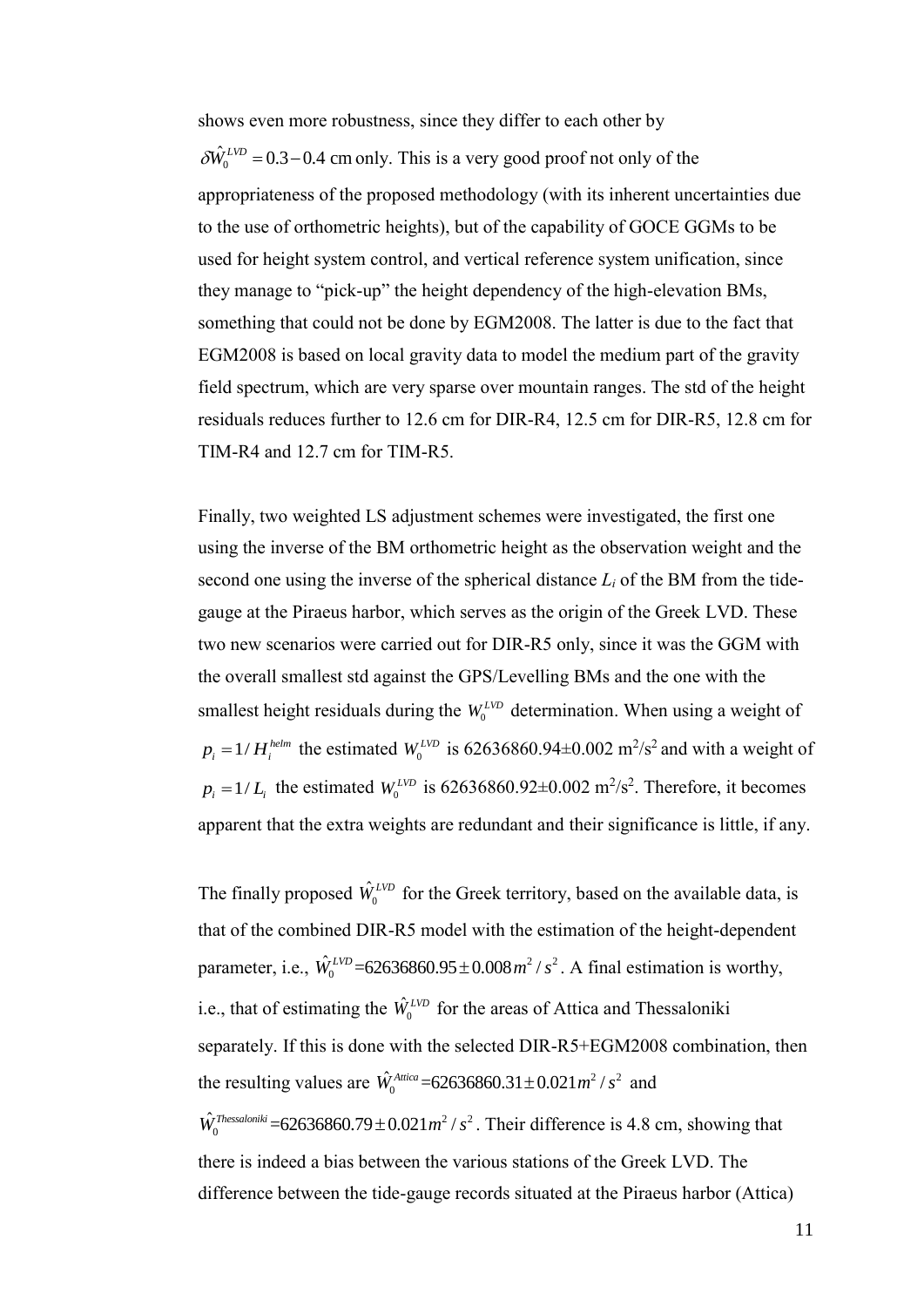and the harbor of Thessaloniki is 2.5 cm, indicating that their LVD bias cannot be attributed solely to the properties of the sea, but probably also to the geoid commission error in both DIR-R5 and EGM2008 (mostly the latter) and inconsistencies in the Greek LVD. The latter being a point that needs attention when existing orthometric heights are to be implemented for  $W_0$  $\hat{W}_0^{LVD}$  determination.

# **5. Conclusions**

In this work a detailed evaluation of the latest complete set of GOCE, GOCE/GRACE and combined GGMs has been presented employing a local set of collocated GPS/Levelling observations. From the results acquired it can be concluded that as the GOCE models progress from the  $1<sup>st</sup>$  to the  $5<sup>th</sup>$  release the useful spectrum is getting larger. Being limited up to d/o 180-200 for the first releases it reaches d/o 245 for DIR-R5, with significant improvement in the spectral range between d/o 185-230. The latest releases of the GOCE/GRACE GGMs are better as much as 3.2 cm in terms of the std and 12.6 cm in terms of the range, compared to EGM2008.

Moreover, an estimation of the zero-level geopotential value of the Greek LVD was carried out, based on a LS adjustment scheme. From that analysis it was concluded that the combined GOCE GGM and EGM2008  $W_0^{LVD}$  is very robust showing differences of the order of 0.1-0.4 cm. When including in the adjustment a parameter to absorb the dependency with height, then height residuals of about 12.5 cm are determined for DIR-R4 compared to 17.2 cm for EGM2008. The use of observation weights, either the inverse of the height of the BM or the inverse of the distance from the tide-gauge that serves as the origin of the Greek LVD, did not alter the results and was deemed insignificant. When evaluating the  $W_0^{LVD}$  for the two regions separately, a bias between the local vertical datums of Thessaloniki and Attica of the order of 4.8 cm was found. Part of it, about 2.5 cm, can be attributed to the dynamic ocean topography difference between the two regions, as realized by the difference in the mean sea level records, while the rest is due to the GGM commission error and the inherent inconsistences of the Greek LVD.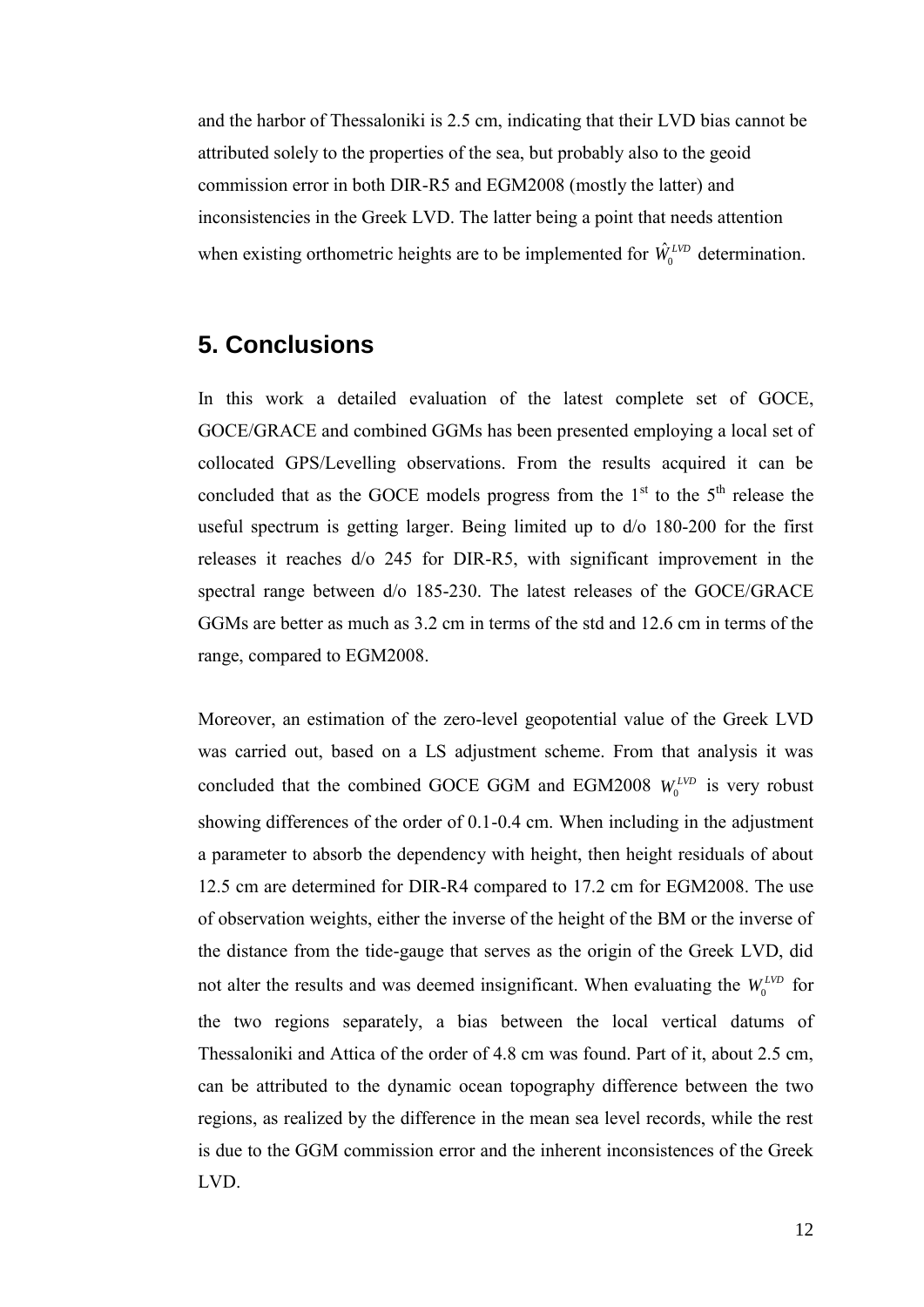#### **Acknowledgements**

The authors wish to acknowledge the funding provided for this work, in the frame of the "Elevation" project, by the E.U. (European Social Fund) and Hellenic national funds under the Operational Program "Education and Lifelong Learning 2007 – 2013", action "Archimedes III – Funding of research groups in T.E.I.".

#### **References**

Albertella A, Savcenko R, Janjić T, Rummel R, Bosch W, Schröter J (2012) High resolution dynamic ocean topography in the Southern Ocean from GOCE. Geophys J Inter 190: 922–930.

Anastasiou D, Gaifillia D, Katsdourou A, Kolyvaki E, Papanikolaou X, Gianniou M, Vergos GS, Pagounis V (2013) First validation of the Hellenic vertical datum as a prerequisite for the efficient disaster and resources management: the "Elevation" project. FIG Commission 3 "Spatial Information, Informal Development, Property and Housing", December 11-12, Athens, Greece.

Bruinsma SL et al. (2010) GOCE gravity field recovery by means of the direct numerical method. Presented at the ESA Living Planet Symposium, Bergen, Norway, 27 June - 2 July.

Bruinsma et al. (2013) The new ESA satellite-only gravity field model via the direct approach. Geophys Res Let 40(14): 3607-3612. doi.org/10.1002/grl.50716.

Ekman M (1989) Impacts of Geodynamic Phenomena on Systems for Height and Gravity. Bull Geod 63(3): 281–296.

Förste C et al. (2011) EIGEN-6 - A new combined global gravity field model including GOCE data from the collaboration of GFZ-Potsdam and GRGS-Toulouse; Geophysical Research Abstracts, Vol. 13, EGU2011-3242-2, EGU General Assembly.

Förste C et al. (2008) EIGEN-GL05C - A new global combined high-resolution GRACE-based gravity field model of the GFZ-GRGS cooperation. Geophysical Research Abstracts, Vol. 10, EGU2008-A-03426, SRef-ID: 16077962/gra/EGU2008-A-03426, 2008.

Förste C et al. (2012) A preliminary update of the Direct approach GOCE Processing and a new release of EIGEN-6C. Presented at the AGU Fall Meeting 3 - 7 Dec 2012 San Francisco, Abstract No. G31B-0923.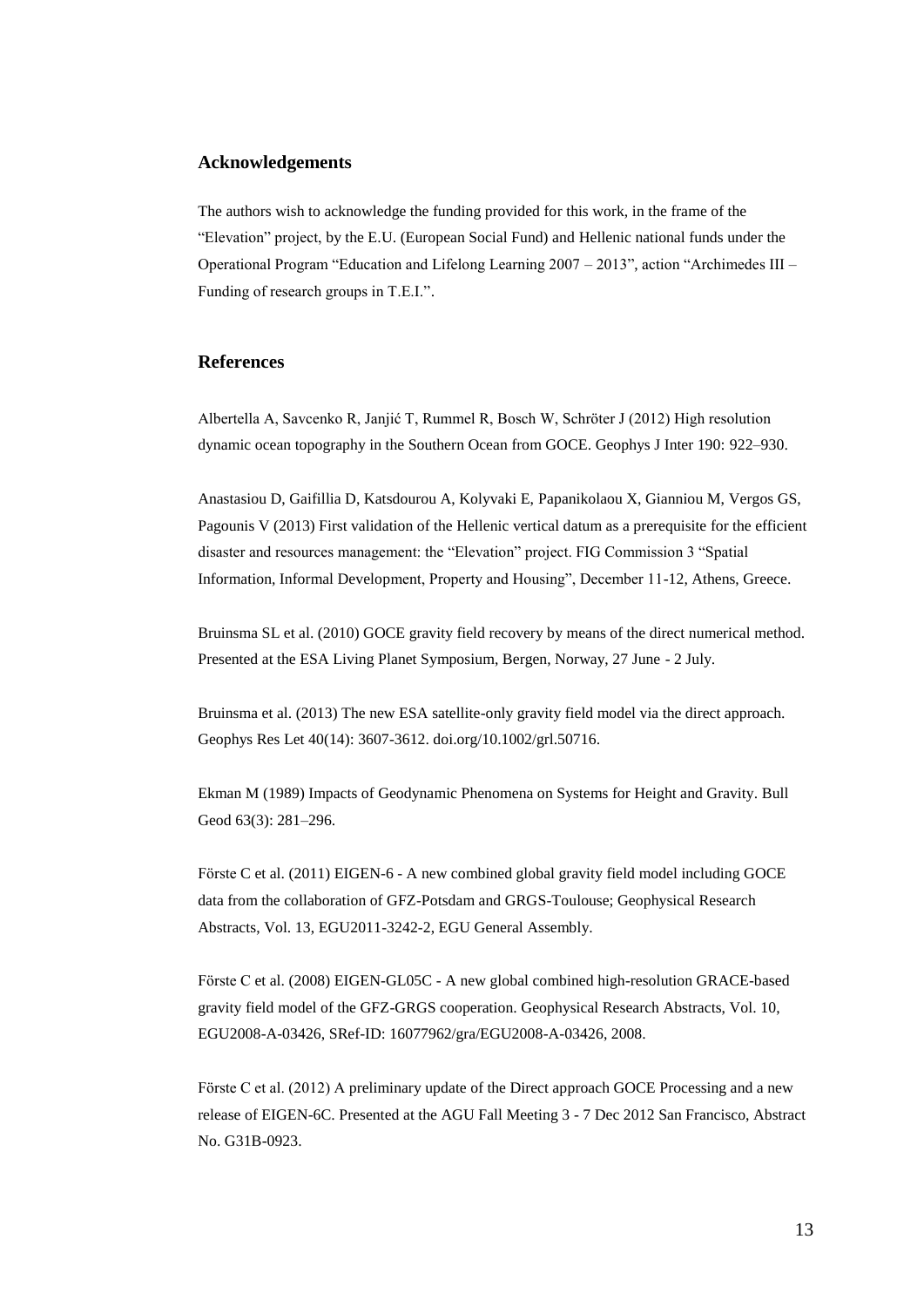Fuchs MJ, Bouman J, Broerse T, Visser P, Vermeersen B (2013) Observing coseismic gravity change from the Japan Tohoku-Oki 2011 earthquake with GOCE gravity gradiometry. J Geophys Res 118(10): 5712-5721.

Goiginger H et al. (2011) The combined satellite-only global gravity field model GOCO02S; presented at the 2011 General Assembly of the European Geosciences Union, Vienna, Austria, April 4-8.

Grigoriadis VN, Kotsakis C, Tziavos IN, Vergos GS (2014) Estimation of the geopotential value Wo for the local vertical datum of continental Greece using EGM08 and GPS/leveling data. IAG Symp. 141, pp. 249-255.

Gruber Th, Visser PNAM, Ackermann Ch, Hosse M (2011) Validation of GOCE gravity field models by means of orbit residuals and geoid comparisons. J Geod 85(11): 845-860.

Gruber T, Gerlach C, Haagmans R (2012) Intercontinental height datum connection with GOCE and GPS-levelling data. J Geod Scien 2(4): 270-280, doi:10.2478/v10156-012-0001-y.

Hayden T, Amjadiparvar B, Rangelova E, Sideris MG (2012) Evaluation of W0 in Canada using tide gauges and GOCE gravity field models. J Geod Scien 2(4): 257–269, doi:10.2478/v10156- 012-0008-4.

Heiskanen WA and Moritz H (1967) Physical Geodesy, W.H. Freeman and Company, San 895 Francisco.

Hirt C, Gruber T and Featherstone WE (2011) Evaluation of the first GOCE static gravity field models using terrestrial gravity, vertical deflections and EGM2008 quasi geoid heights. J Geod 85(10): 723-740.

IERS Conventions (2010) Gérard Petit and Brian Luzum (eds.). (IERS Technical Note 36) Frankfurt am Main: Verlag des Bundesamts für Kartographie und Geodäsie, 2010. 179 pp., ISBN 3-89888-989-6.

Knudsen P, Bingham R, Andersen OB, Rio M-H (2011) A global mean dynamic topography and ocean circulation estimation using a preliminary GOCE gravity model. J Geod 85(11): 861-879.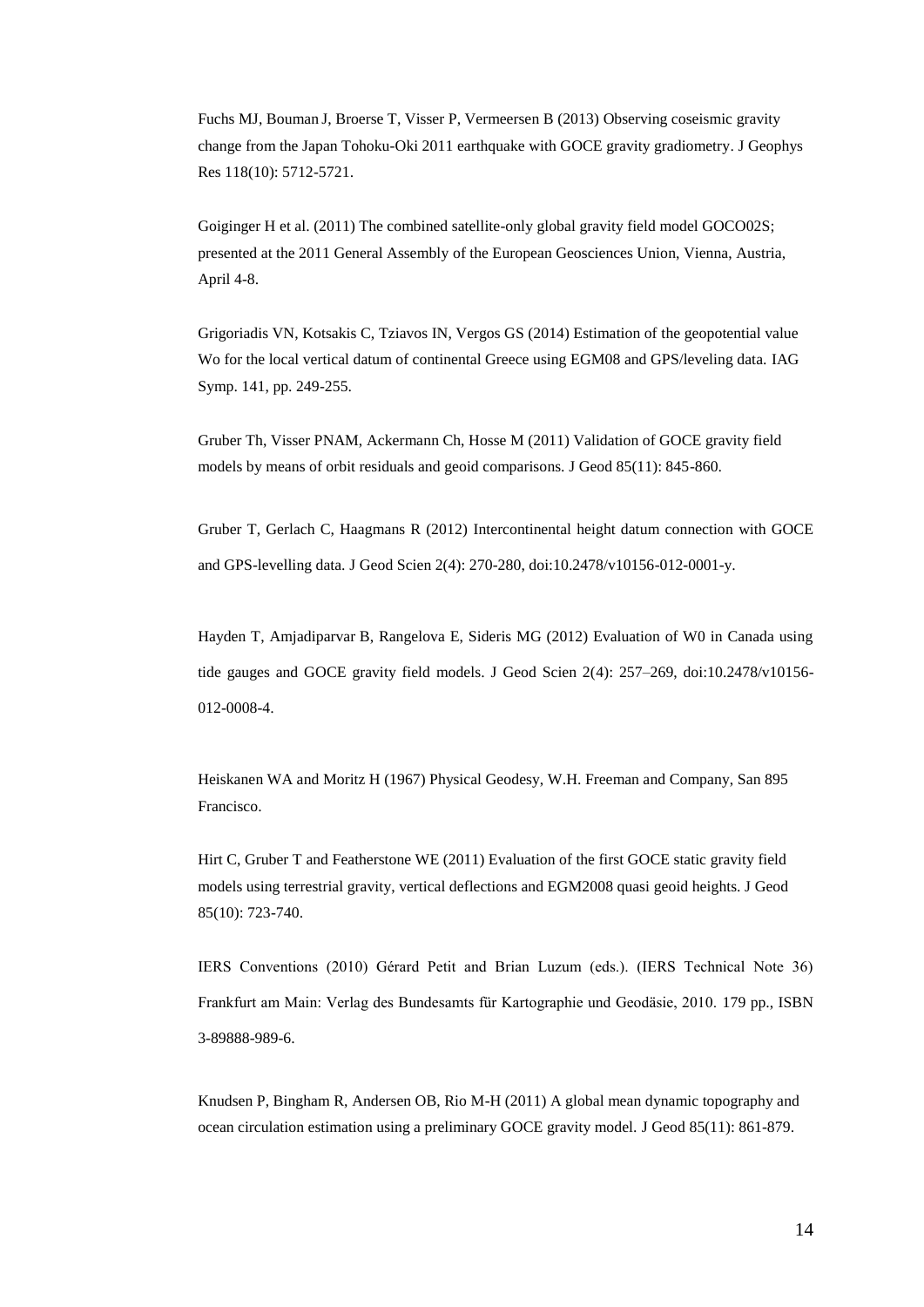Mayer-Gürr T et al. (2012) The new combined satellite only model GOCO03S**.** Presented at the IAG Commission 2 "Gravity, Geoid and Height Systems GGHS2012" conference, October 9th-12th, Venice, Italy.

Moritz H (1992) Geodetic Reference System 1980. Bulletin Geodesique, vol. 66, pp. 187-192.

Pail R, et al. (2010) Combined satellite gravity field model GOCO01S derived from GOCE and GRACE. Geophys Res Lett 37(L20314), doi:10.1029/2010GL044906.

Pail R, et al. (2011) First GOCE gravity field models derived by three different approaches. J Geod 85(11): 819-843.

Pavlis NK, Holmes SA, Kenyon SC, Factor JK (2012) The Development and Evaluation of the Earth Gravitational Model 2008 (EGM2008). J Geophys Res 117(B04406), doi:10.1029/2011JB008916.

Reguzzoni M, Sampietro D and Sans F (2013) Global Moho from the combination of the crust 2.0 model and GOCE data. Geophys J Int 195(1): 222–237.

Sánchez L (2009) Strategy to establish a global vertical reference system. In: Drewes H (ed) Geodetic Reference Systems, International Association of Geodesy Symposia Vol. 134, Springer International Publishing Switzerland: 273-278. doi: 0.1007/978-3-642-00860-3\_42

Sánchez L, Dayoub N, Čunderlík R, Minarechová Z, Mikula K, Vatrt V, Vojtíšková M, Šíma M (2014) W0 Estimates in the Frame of the GGOS Working Group on Vertical Datum Standardisation. . IAG Symp. 141, pp. 203-210.

Schall J, Eicker A, Kusche J (2014) The ITG-Goce02 gravity field model from GOCE orbit and gradiometer data based on the short arc approach. J Geod 88(4): 403-409. doi: 10.1007/s00190- 014-0691-2, 2014.

Šprlák M, Gerlach C, and Pettersen PR (2012) Validation of GOCE global gravity field models using terrestrial gravity data in Norway. J Geod Science 2(2): 134-143.

Tenzer R, Dayoub N, Abdalla A (2013) Analysis of a relative offset between vertical datums at the North and South Islands of New Zealand. Applied Geomatics 5: 133-145

Tocho C, Vergos GS, Pacino MC (2014) Evaluation of the latest GOCE/GRACE derived Global Geopotential Models over Argentina with collocated GPS/Levelling observations. . IAG Symp. 141, pp. 75-83.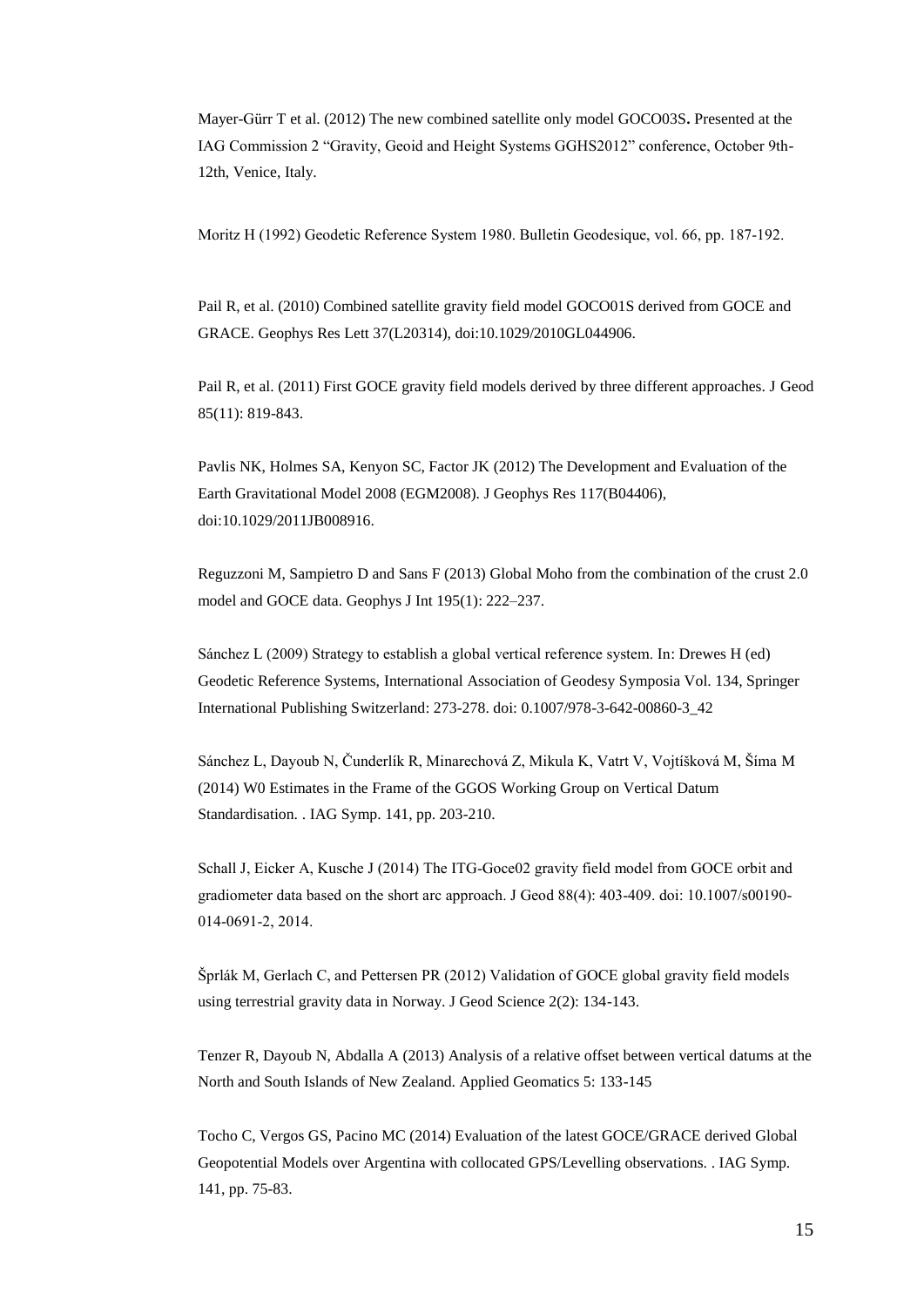Tziavos IN, Vergos GS, Mertikas SP, Daskalakis A, Grigoriadis VN, Tripolitsiotis A (2013) The contribution of local gravimetric geoid models to the calibration of satellite altimetry data and an outlook of the latest GOCE GGM performance in GAVDOS. Adv Space Res 51(8): 1502-1522, doi: 10.1016/j.asr.2012.06.013.

Tziavos IN, Vergos GS, Grigoriadis VN (2010) Investigation of topographic reductions and aliasing effects to gravity and the geoid over Greece based on various digital terrain models. Surv Geophys 31(3):23-67. doi: 10.1007/s10712-009-9085-z.

Tziavos IN, Vergos GS, Grigoriadis VN, Tzanou EA, Natsiopoulos DA (in press) Validation of GOCE/GRACE satellite only and combined global geopotential models over Greece, in the frame of the GOCESeaComb Project. . IAG Symp. 143.

Vergos GS, Grigoriadis VN, Tziavos IN, Kotsakis C (2014) Evaluation of GOCE/GRACE Global Geopotential Models over Greece with collocated GPS/Levelling observations and local gravity data. . IAG Symp. 141, pp. 85-92.

Yi W, Rummel R, Gruber T (2013) Gravity field contribution analysis of GOCE gravitational gradient components; Stud Geophys Geod 57(2): 174-202. doi: 10.1007/s11200-011-1178-8, 2013.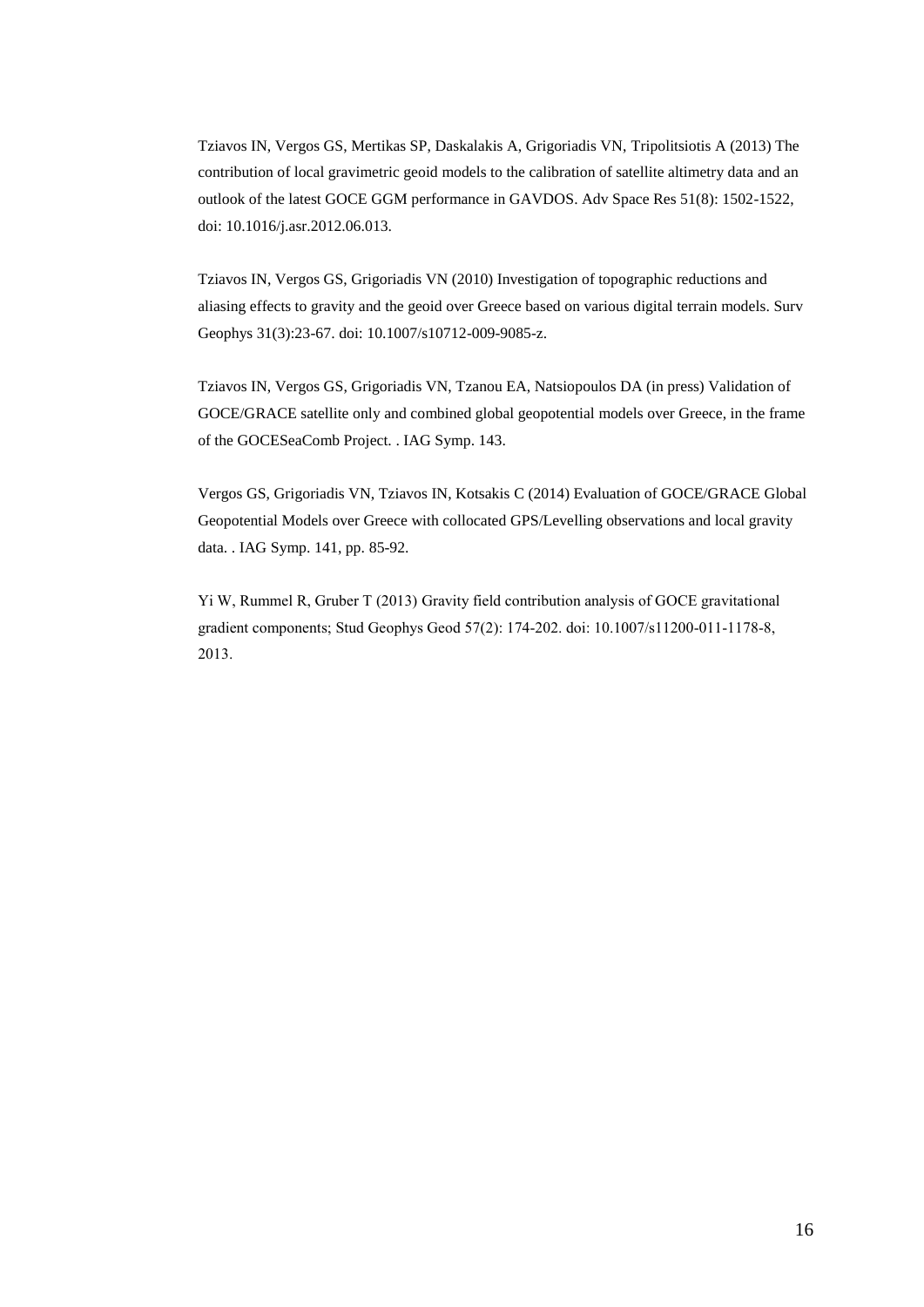**Table 1:** GOCE/GRACE GGMs used for evaluation.

| <b>Models</b>                                                                            | $n_{max}$ | Data              | <b>ICGEM</b> name    | <b>References</b>       |  |
|------------------------------------------------------------------------------------------|-----------|-------------------|----------------------|-------------------------|--|
| EIGEN-51C                                                                                | 360       | S(GRACE,          | EIGEN-51C            | Förste et al., 2008     |  |
|                                                                                          |           | LAGEOS), G, A     |                      |                         |  |
| EIGEN-6C                                                                                 | 1420      | S(GOCE, GRACE,    | EIGEN-6C             | Förste et al., 2011     |  |
|                                                                                          |           | LAGEOS), G, A     |                      |                         |  |
| EIGEN-6C2                                                                                | 1949      | S(GOCE, GRACE,    | EIGEN-6C2            | Förste et al., 2012     |  |
|                                                                                          |           | LAGEOS), G, A     |                      |                         |  |
| EIGEN-6C3stat                                                                            | 1949      | S(GOCE, GRACE,    | EIGEN-6C3stat        | Förste et al., 2012     |  |
|                                                                                          |           | LAGEOS), G, A     |                      |                         |  |
| DIR-R1                                                                                   | 240       | S(GOCE)           | GO CONS GCF 2 DIR R1 | Bruinsma et al., 2010   |  |
| DIR-R2                                                                                   | 240       | S(GOCE)           | GO CONS GCF 2 DIR R2 | Bruinsma et al., 2010   |  |
| DIR-R3                                                                                   | 240       | S(GOCE, GRACE,    | GO CONS_GCF_2_DIR_R3 | Bruinsma et al., 2010   |  |
|                                                                                          |           | LAGEOS)           |                      |                         |  |
| DIR-R4                                                                                   | 260       | S(GOCE, GRACE,    | GO CONS GCF 2 DIR R4 | Bruinsma et al., 2013   |  |
|                                                                                          |           | LAGEOS)           |                      |                         |  |
| DIR-R5                                                                                   | 300       | S(GOCE, GRACE,    | GO CONS GCF 2 DIR R5 | Bruinsma et al., 2013   |  |
|                                                                                          |           | LAGEOS)           |                      |                         |  |
| TIM-R1                                                                                   | 224       | S(GOCE)           | GO CONS GCF 2 TIM R1 | Pail et al., 2010       |  |
| TIM-R2                                                                                   | 250       | S(GOCE)           | GO_CONS_GCF_2_TIM_R2 | Pail et al., 2011       |  |
| TIM-R3                                                                                   | 250       | S(GOCE)           | GO CONS GCF 2 TIM R3 | Pail et al., 2011       |  |
| TIM-R4                                                                                   | 250       | S(GOCE)           | GO CONS GCF 2 TIM R4 | Pail et al., 2011       |  |
| TIM-R5                                                                                   | 280       | S(GOCE)           | GO CONS GCF 2 TIM R5 | Pail et al., 2011       |  |
| GOCO01S                                                                                  | 224       | S(GOCE, GRACE)    | GOCO01S              | Pail et al., 2011       |  |
| GOCO02S                                                                                  | 250       | S(GOCE, GRACE)    | GOCO02S              | Goinginger et al., 2011 |  |
| GOCO03S                                                                                  | 250       | S (GOCE, GRACE)   | GOCO03S              | Mayer-Gürr et al., 2012 |  |
| ITG-GOCE02                                                                               | 240       | S (GOCE)          | ITG-GOCE02           | Schall et al. 2014      |  |
| GOGRA02S                                                                                 | 230       | S(GOCE, GRACE)    | GOGRA02S             | Yi et al., 2013         |  |
| JYY-GOCE02S                                                                              | 230       | S (GOCE)          | JYY-GOCE02S          | Yi et al., 2013         |  |
| <b>EGM2008</b>                                                                           | 2160      | $S(GRACE)$ , G, A | <b>EGM2008</b>       | Pavlis et al., 2012     |  |
| (Data: S = Satellite Tracking Data, G = Gravity Data, A = Altimetry-derived Gravity Data |           |                   |                      |                         |  |
| <b>GRACE (Gravity Recovery And Climate Experiment)</b>                                   |           |                   |                      |                         |  |
| CHAMP (CHAllenging Mini-satellite Payload)                                               |           |                   |                      |                         |  |
| GOCE (Gravity field and steady state Ocean Circulation Explorer)                         |           |                   |                      |                         |  |
| LAGEOS (Laser GEOdynamics Satellite)                                                     |           |                   |                      |                         |  |
| <b>SLR (Satellite Laser Ranking)</b>                                                     |           |                   |                      |                         |  |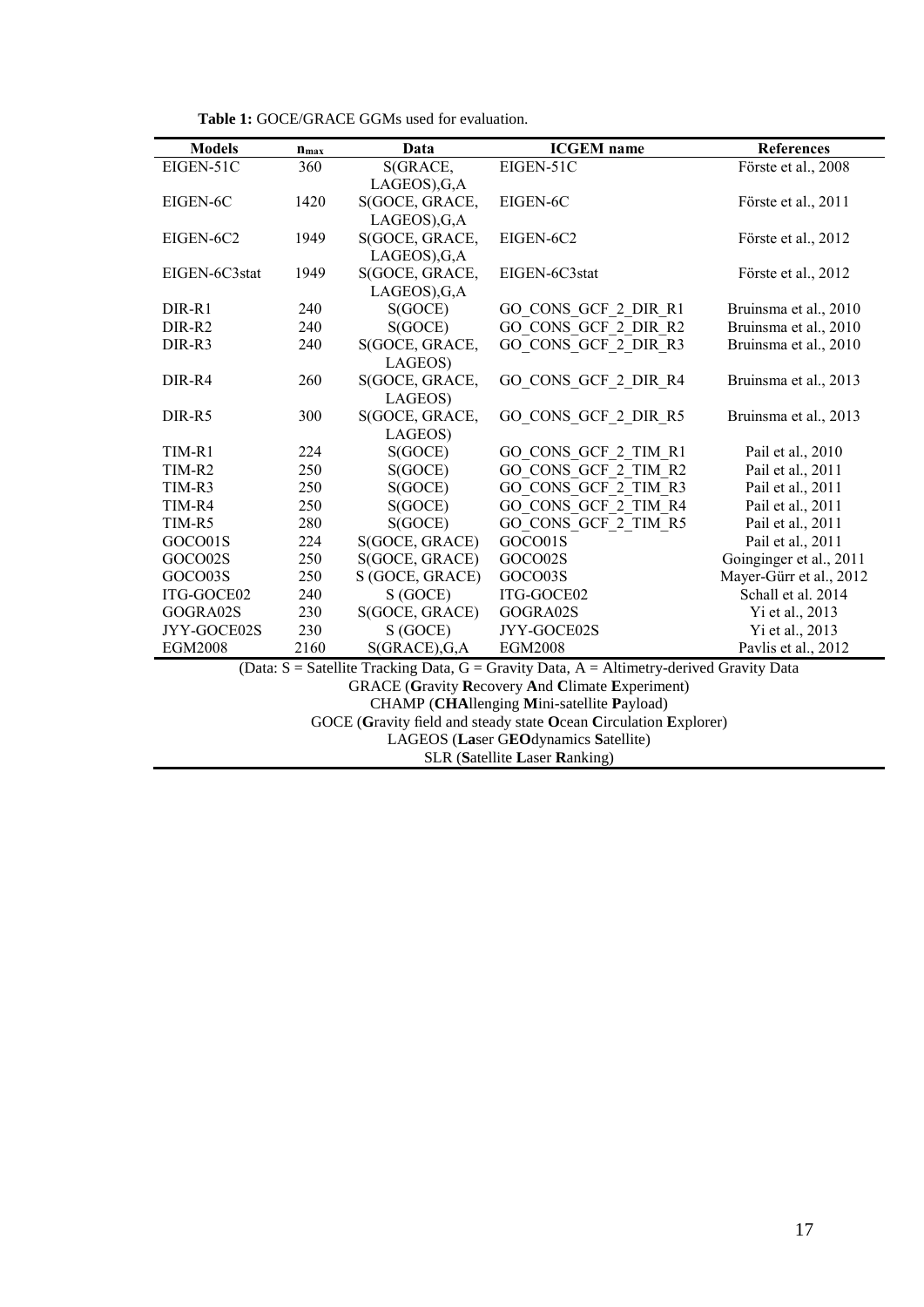**Table 2:** Statistics of the ellipsoidal (*h*), orthometric (*H*), GPS/Levelling (*N GPS/Lev*) geoid heights and RTM effects (*N RTM*) on the BMs (total of 230 BMs). Units: [m]

|                  | max      | min      | mean    | std           |
|------------------|----------|----------|---------|---------------|
| h                | 1231.429 | 38.021   | 248.724 | $\pm 209.418$ |
| н                | 1189.398 | 0.681    | 208.782 | $\pm 209.360$ |
| NGPS/Lev         | 42.763   | 34.752   | 39.942  | ±1.848        |
| N <sub>RTM</sub> | (1077)   | $-0.019$ | 0.018   | $\pm 0.019$   |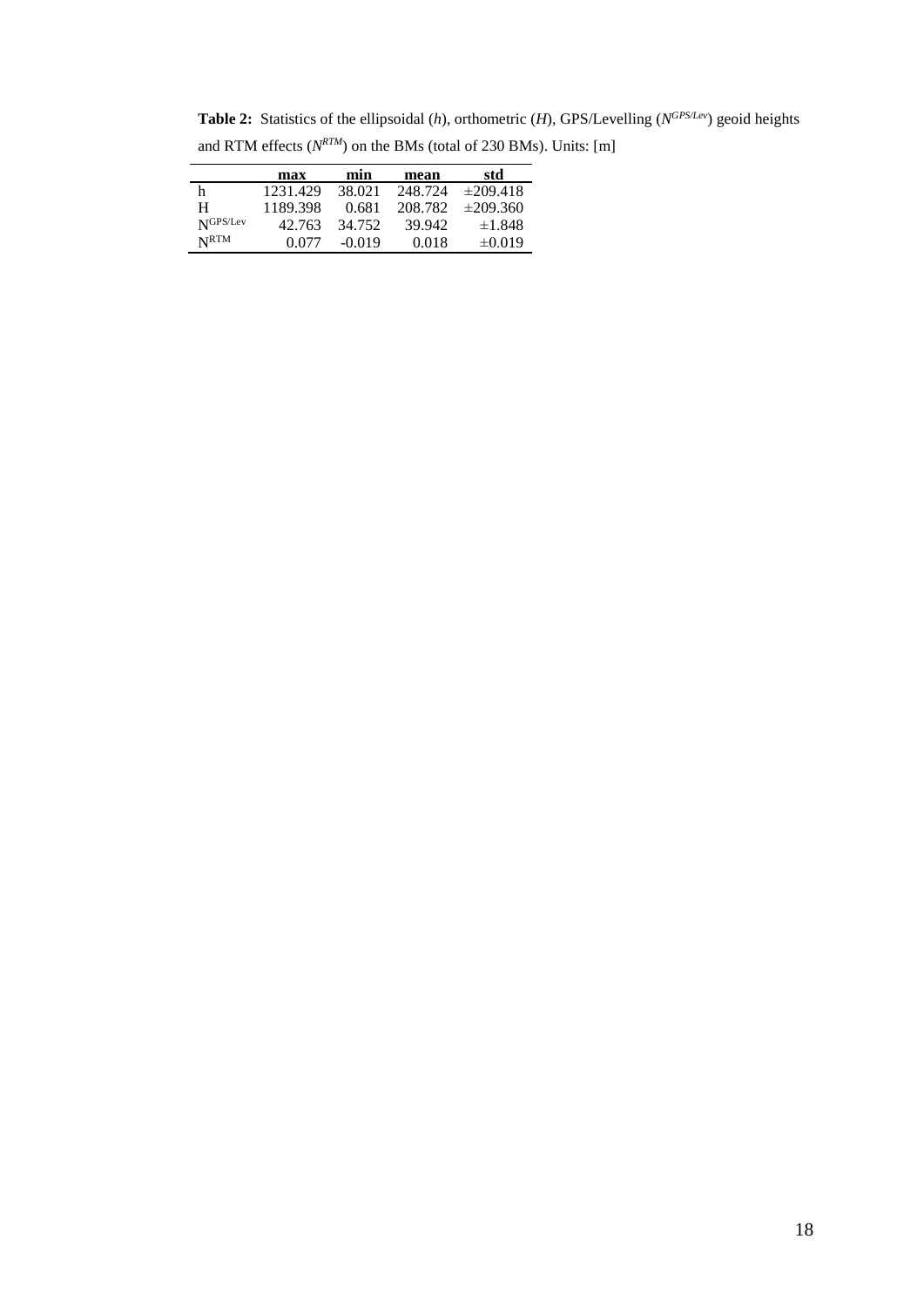**Table 3**: Statistics of the differences between GPS/levelling and geoid heights from the GGMs. *n<sup>1</sup>* denotes the maximum d/o that the GOCE GGMs are used, whilst above that they are complemented with EGM2008 and RTM. Units: [m]

|                    | n1   | range | mean     | std         |
|--------------------|------|-------|----------|-------------|
| <b>EGM2008</b>     | 2160 | 0.849 | $-0.505$ | $\pm 0.159$ |
| EIGEN-51C          | 90   | 0.823 | $-0.471$ | $\pm 0.152$ |
| EIGEN-6C           | 140  | 0.727 | $-0.467$ | $\pm 0.131$ |
| EIGEN-6C2          | 140  | 0.727 | $-0.467$ | $\pm 0.130$ |
| EIGEN-6C3stat      | 140  | 0.731 | $-0.464$ | $\pm 0.129$ |
| DIR-R1             | 120  | 0.725 | $-0.460$ | $\pm 0.128$ |
| DIR-R <sub>2</sub> | 140  | 0.732 | $-0.469$ | $\pm 0.129$ |
| DIR-R3             | 140  | 0.729 | $-0.475$ | $\pm 0.131$ |
| DIR-R4             | 140  | 0.733 | $-0.467$ | $\pm 0.129$ |
| DIR-R5             | 140  | 0.736 | $-0.469$ | $\pm 0.128$ |
| TIM-R1             | 120  | 0.722 | $-0.491$ | $\pm 0.129$ |
| TIM-R2             | 140  | 0.731 | $-0.477$ | $\pm 0.128$ |
| TIM-R3             | 140  | 0.728 | $-0.478$ | $\pm 0.130$ |
| TIM-R4             | 140  | 0.729 | $-0.471$ | $\pm 0.131$ |
| TIM-R5             | 140  | 0.735 | $-0.465$ | $\pm 0.131$ |
| GOCO01s            | 120  | 0.726 | $-0.476$ | $\pm 0.133$ |
| GOCO02s            | 140  | 0.734 | $-0.473$ | $\pm 0.132$ |
| GOCO03s            | 140  | 0.734 | $-0.473$ | $\pm 0.131$ |
| ITG-GOCE02s        | 140  | 0.728 | $-0.469$ | $\pm 0.127$ |
| GOGRA02s           | 140  | 0.733 | $-0.473$ | $\pm 0.133$ |
| JYY-GOCE02s        | 140  | 0.723 | $-0.464$ | $\pm 0.130$ |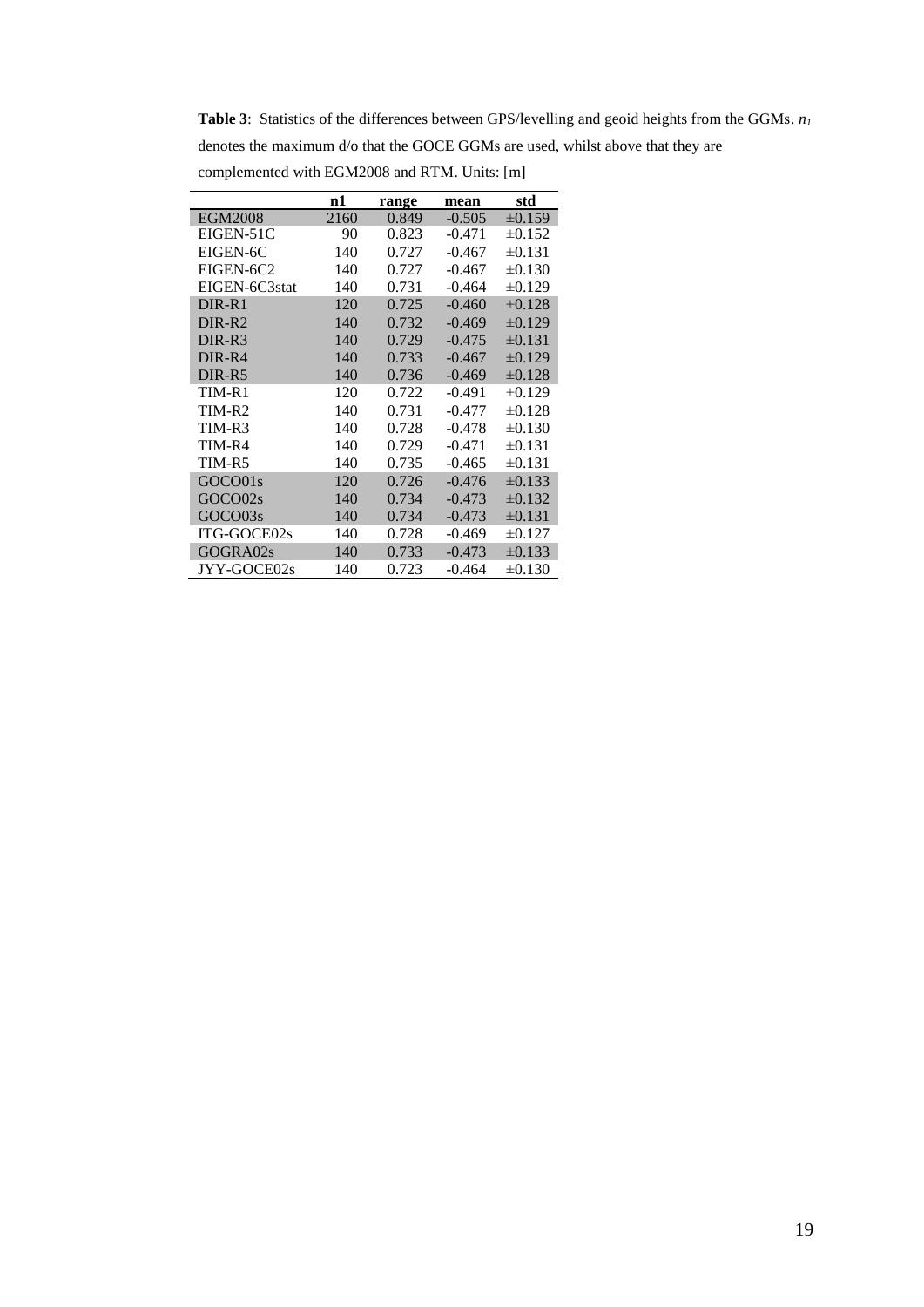|                      | $\hat{W}^{\mathrm{LVD}}$ | $\left[\text{m}^2\text{s}^{-2}\right]$ |
|----------------------|--------------------------|----------------------------------------|
|                      | un-weighted              | with $\lambda$ estimation              |
| EGM2008 (2160)       | 62636860.77±0.04         |                                        |
| EGM2008 (260)        | $62636859.43\pm0.04$     |                                        |
| DIR-R4 (250)         | 62636859.90±0.04         |                                        |
| DIR-R4 (140)+EGM2008 | $62636860.39\pm0.04$     | $62636860.92\pm0.008$                  |
| DIR-R5 (300)         | $62636860.01\pm0.04$     |                                        |
| DIR-R5 (140)+EGM2008 | $62636860.42\pm0.04$     | 62636860.95±0.008                      |
| TIM-R4 (250)         | $62636860.50\pm0.04$     |                                        |
| TIM-R4 (140)+EGM2008 | $62636860.43\pm0.04$     | 62636860.96±0.008                      |
| TIM-R5 (280)         | $62636860.92\pm0.04$     |                                        |
| TIM-R5 (140)+EGM2008 | 62636860.39±0.04         | 62636860.93±0.008                      |

**Table 4**: Estimates of the zero-height geopotential value for Greece.